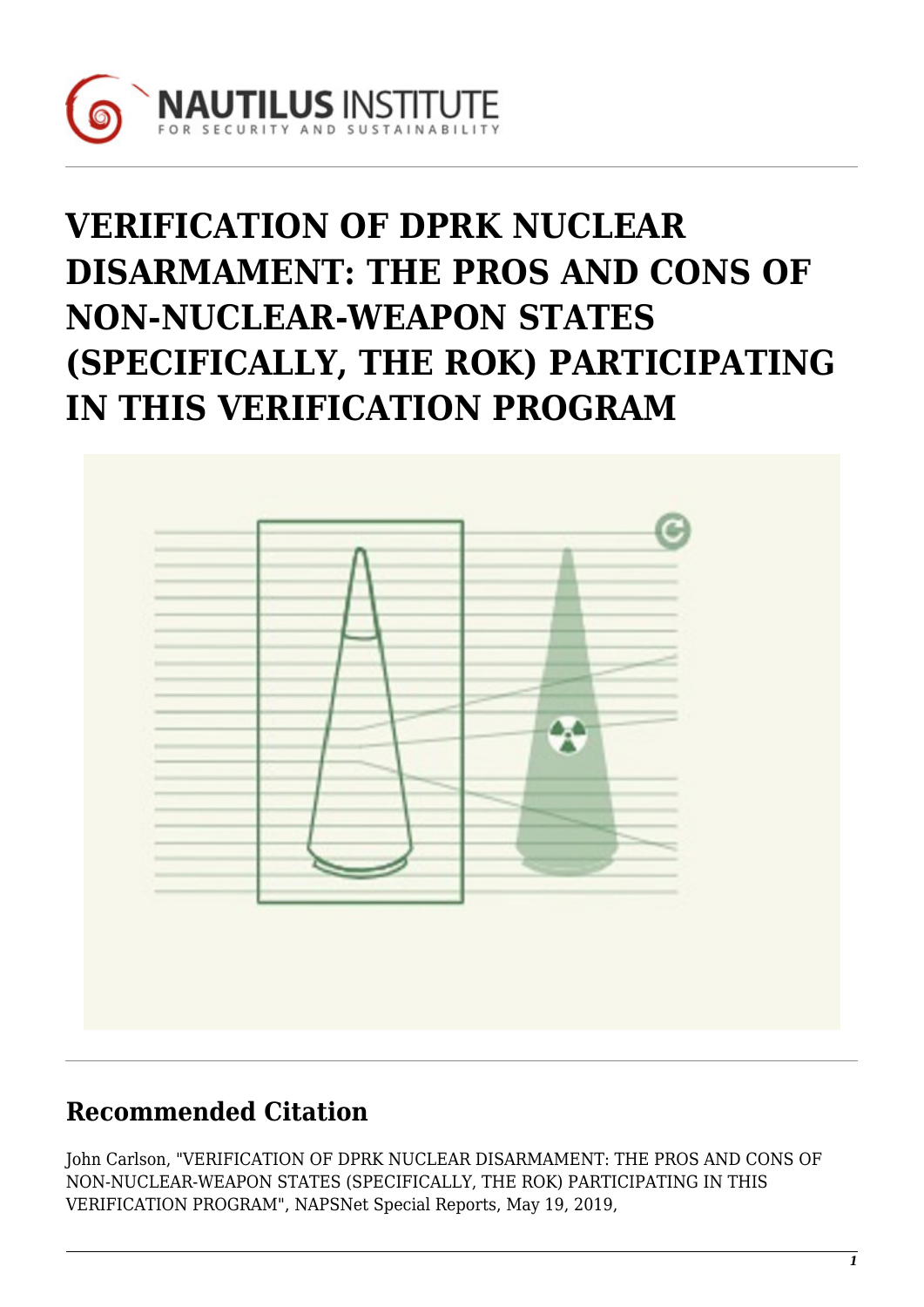### **JOHN CARLSON**

## **MAY 19 2019**

## **I. INTRODUCTION**

In this essay, John Carlson argues how a non-nuclear weapons state like the ROK may be involved in verification of nuclear disarmament by the DPRK in a manner consistent with non-proliferation principles.

John Carlson was director general of the Australian Safeguards and Nonproliferation Office. He was appointed as chairman of the IAEA's Standing Advisory Group on Safeguards Implementation by former IAEA Director General Mohammed ElBaradei and served from 2001 to 2006. He also served as Alternate Governor for Australia on the IAEA Board of Governors. He is an Australian member of the Asia Pacific Leadership Network.

This report is published under a 4.0 International Creative Commons License the terms of which are found [here](https://creativecommons.org/licenses/by-nc-sa/4.0/)**.** It is published by Nautilus Institute [here;](https://nautilus.org/?p=97797) by the Asia-Pacific Leadership Network for Nuclear Non-Proliferation and Disarmament [here](https://nautilus.org/napsnet/napsnet-special-reports/reducing-nuclear-dangers-on-the-korean-peninsula-bilateral-versus-multilateral-approaches/); and by the Research Center for the Abolition of Nuclear Weapons, Nagasaki University, [here.](http://www.recna.nagasaki-u.ac.jp/recna/psnaactivities/22104)

The views expressed in this report do not necessarily reflect the official policy or position of the Nautilus Institute. Readers should note that Nautilus seeks a diversity of views and opinions on significant topics in order to identify common ground.

Banner image: International Partnership for Verification of Nuclear Disarmament, "Task--Verify presence of nuclear material as plutonium (Pu) or uranium (U)" from [here.](https://www.ipndv.org/learn/dismantlement-interactive/)

## **II. NAPSNET SPECIAL REPORT BY JOHN CARLSON**

### **VERIFICATION OF DPRK NUCLEAR DISARMAMENT: THE PROS AND CONS OF NON-NUCLEAR-WEAPON STATES (SPECIFICALLY, THE ROK) PARTICIPATING IN THIS VERIFICATION PROGRAM**

**MAY 19, 2019**

### **Summary**

In the expert and diplomatic communities, it is generally considered that disarmament verification should be undertaken as far as possible on a multilateral basis. Partly this reflects experience with the International Atomic Energy Agency's safeguards system, and partly it reflects the view of nonnuclear-weapon states that international participation is required to ensure transparency and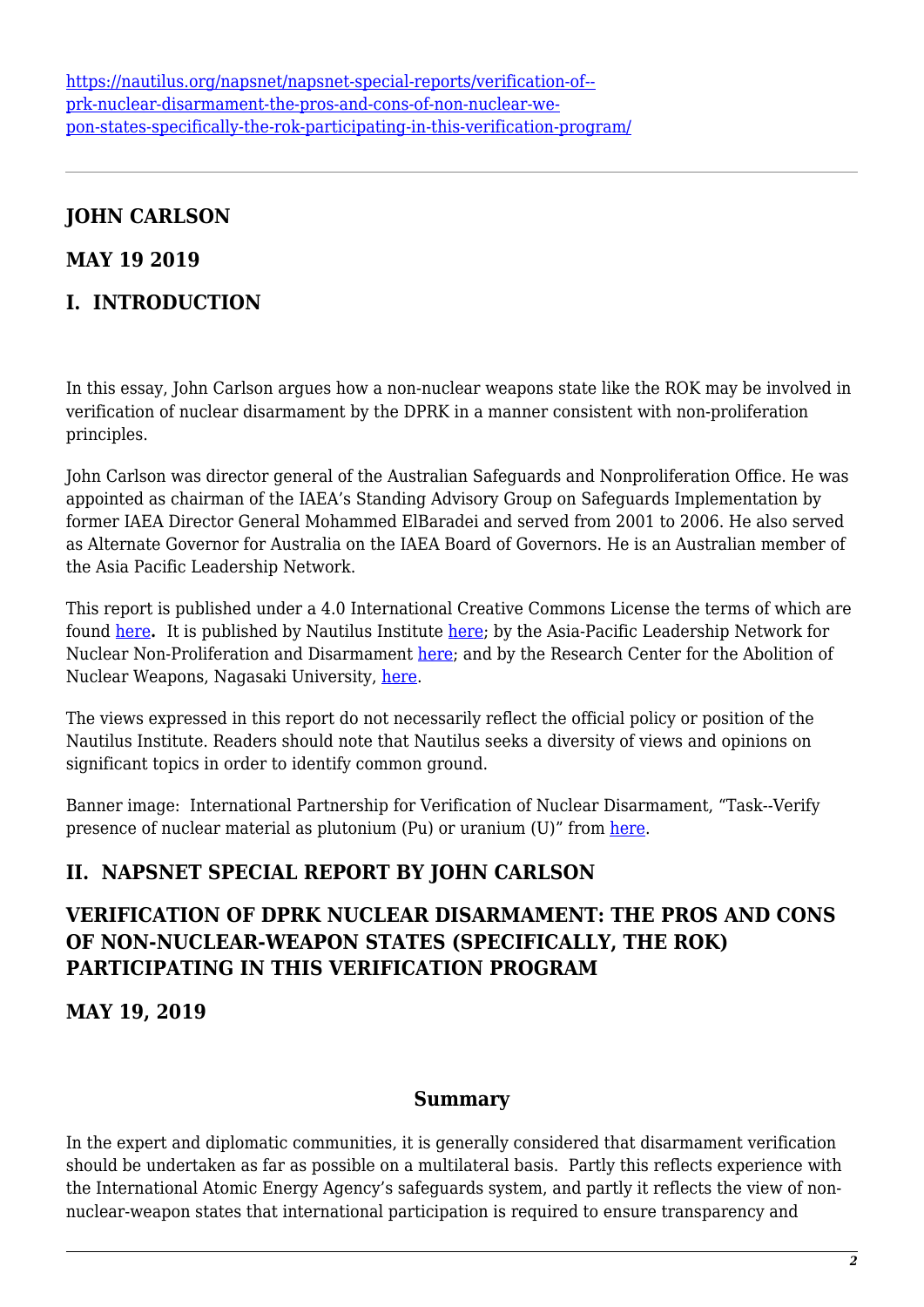credibility in the disarmament process. The main argument against this is proliferation risk from the diffusion of proliferation-sensitive information. However, a number of aspects of disarmament verification will not involve sensitive information, and where sensitive information is involved there are ways of enabling effective verification while protecting such information.

As yet no specific details have been negotiated on how nuclear disarmament in the Democratic People's Republic of Korea (DPRK) will proceed, and how this will be verified. Whatever is negotiated, the international community will certainly want assurance of the integrity of the verification process. In particular, the ROK has a very direct interest in what is happening across the DMZ and has every reason to be involved in the disarmament effort. This paper discusses how this can be possible consistent with non-proliferation principles.

## **1. Introduction**

As yet no specific details have been negotiated on how nuclear disarmament in the Democratic People's Republic of Korea (DPRK) will proceed, and how this will be verified. Internationally, there is no established model for conducting and verifying nuclear disarmament. There have been bilateral arms control agreements between the United States and Russia (or the Soviet Union), but these are of limited scope compared with what would be required for complete disarmament.

To date the only precedent for a state that had produced nuclear weapons disarming completely is South Africa, which dismantled its warheads secretly, and submitted the recovered fissile material (highly enriched uranium – HEU) to International Atomic Energy Agency (IAEA) safeguards as part of joining the Nuclear Non-Proliferation Treaty (NPT). Other precedents are:

- Ukraine, Belarus and Kazakhstan, which at the dissolution of the Soviet Union had Soviet nuclear weapons on their territories and agreed to transfer these weapons to the Russian Federation; and
- <span id="page-2-0"></span>• Iraq, Iran and Libya which were found to have nuclear weapon programs at varying stages of  $development.<sup>[1]</sup>$  $development.<sup>[1]</sup>$  $development.<sup>[1]</sup>$

None of these precedents is comparable to the situation of the DPRK. Accordingly, whatever process is developed for the DPRK will be a pioneering effort, important in itself and also in helping to set a precedent for eventual disarmament in other nuclear-armed states.

In 2015 the International Partnership for Nuclear Disarmament Verification (IPNDV) was established to facilitate international collaboration on verification approaches and methods in support of nuclear disarmament. So far, the IPNDV has focused its studies on a specific aspect – monitoring and inspection of a notional nuclear weapon dismantlement process, what it calls the *Basic Dismantlement Scenario*. The IPNDV has not yet placed this dismantlement process into a broader disarmament framework. However, there has been substantial discussion of this subject within the verification expert community. Drawing on these discussions, this paper outlines a model framework for disarmament verification, discusses how this might apply to the DPRK, and discusses who might be given responsibility for the various verification tasks.

In the expert and diplomatic communities, the general view is that disarmament verification should be undertaken as far as possible on a multilateral basis. The establishment of the IPNDV reflects this view – from the outset the IPNDV has been focused not just on developing disarmament verification, but specifically how non-nuclear-weapon states can be involved in such verification.

Partly this reflects the experience gained with the IAEA safeguards system, which has a multilateral inspectorate, and partly it reflects the view of non-nuclear-weapon states that international (that is,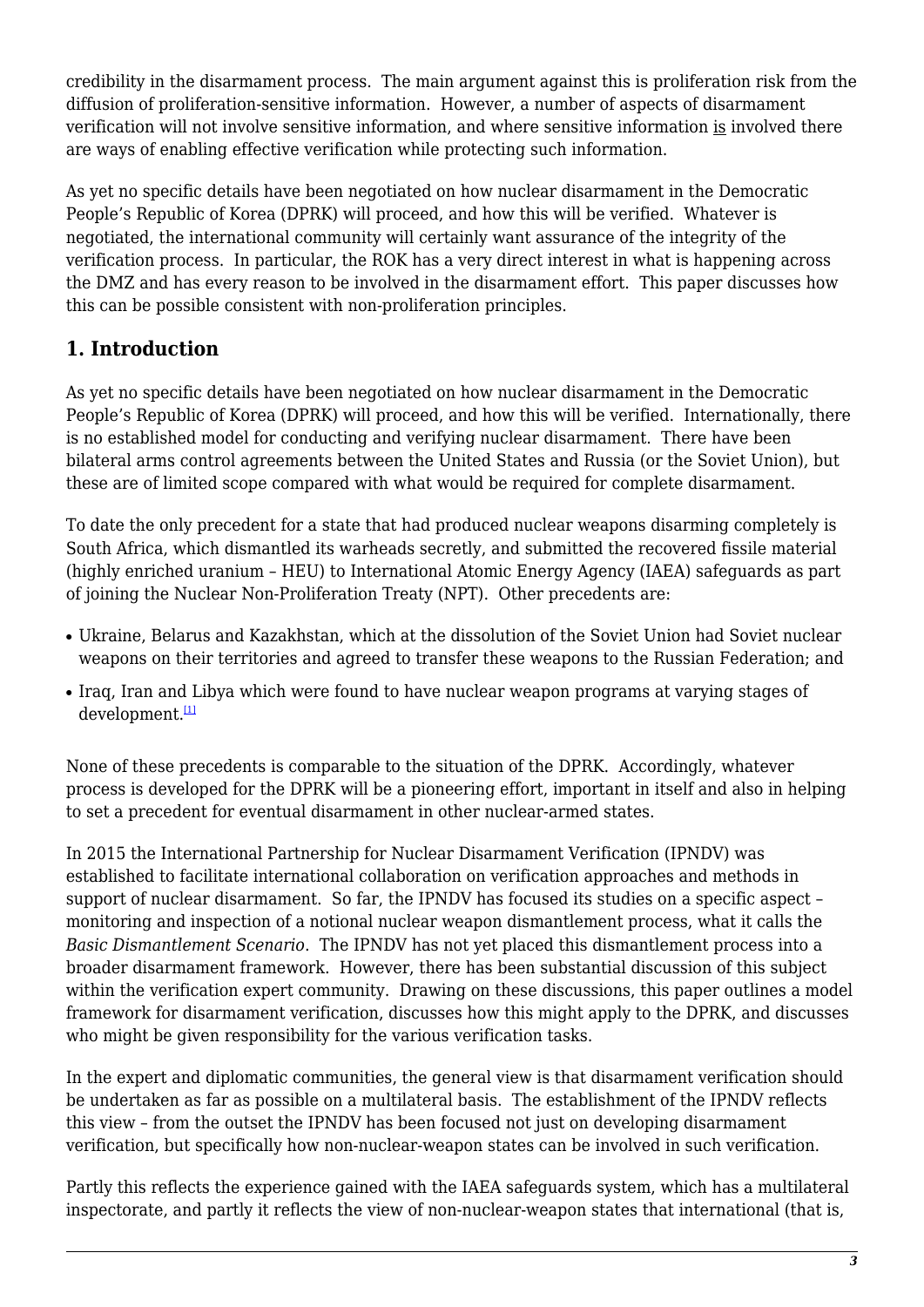*multilateral*) participation in nuclear verification is required to ensure transparency and credibility in the disarmament process. It is a matter of trust – non-nuclear-weapon states are not prepared to leave it to the nuclear-weapon states to inspect each other. The *main argument in favor* of nonnuclear-weapon state participation in nuclear disarmament verification, therefore, is to ensure international confidence in the integrity of the process.

The *main argument against* non-nuclear-weapon state involvement is the risk of proliferation arising from the diffusion of sensitive information. Some states, notably Russia, have taken a firm position against non-nuclear-weapon state involvement, maintaining disarmament verification can be undertaken only by personnel from nuclear-weapon states. However, this position fails to consider two key factors:

- a number of aspects of disarmament verification will not involve classified or proliferation-sensitive information, and in this case, there should be no objection to a multilateral process. For example, once ex-weapons nuclear material is in non-classified form and composition, it is no different to other comparable nuclear material and can be safeguarded accordingly – see the discussion in section 3 below; and
- where classified information is involved, it may well be possible to develop approaches and methods that enable effective verification while ensuring such information is fully protected.

In developing multilateral verification, therefore, the key issue to address is protection of classified information – how to ensure that involvement of non-nuclear-weapon state personnel in disarmament verification does not result in them acquiring nuclear weapon designs and know-how, which would be a violation of the NPT (discussed further in section 6). This is a particular focus of the IPNDV's current work. It is absolutely crucial to both nuclear-weapon states and non-nuclear-weapon states to ensure effective protection of classified information – but states should be prepared to consider on their merits internationally-developed approaches to meet this objective.

In the case of the DPRK, the international community as whole (which predominantly comprises nonnuclear-weapon states) certainly wants assurance of the integrity of the verification process: apart from anything else because this is an important precedent for future disarmament efforts in the nuclear-weapon states. In particular, the Republic of Korea (ROK) has a very direct interest in what is happening across the DMZ and has every reason to be involved in the disarmament effort. This paper will discuss how this can be possible consistent with the NPT's non-proliferation principles.

## **2. A model approach to nuclear disarmament**

A generic approach to nuclear disarmament in a state would look something like this:

# **Stage 1 Cease production of fissile materials (HEU, separated plutonium - Pu)**

- Declaration of all fissile material production facilities (enrichment and reprocessing facilities).
- Monitoring of these facilities to ensure production has ceased.
- In addition, tests of nuclear weapons and nuclear-capable missiles are to be terminated these *tests are not covered by this paper.*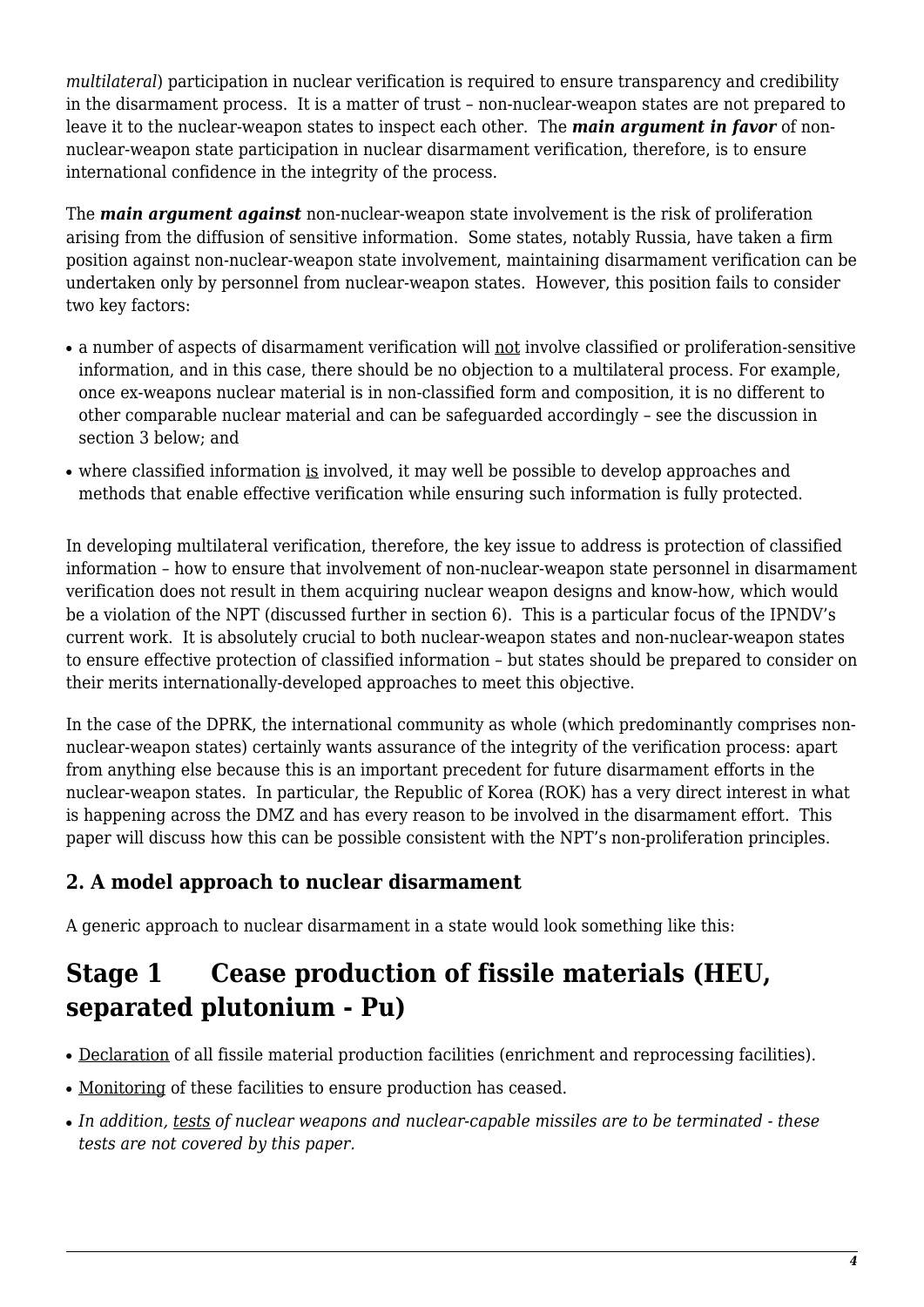# **Stage 2 Declaration of all nuclear material and all nuclear facilities**

- Nuclear material (i) total quantities per material category for all nuclear material in the state, including in warheads; and (ii) inventories at each nuclear facility
	- ❍ total material per category (HEU, Pu) in warheads or military custody would be black boxed *–* the overall quantity within the military program would be declared, but without any breakdown by forms and locations;
		- this is because such information is sensitive and the state is unlikely to be prepared to declare it - of course if the state is prepared to give any details these would be extremely useful for verification purposes;
		- materials in warheads would not be available for verification until the warheads are dismantled (stage 5).
	- $\circ$  Nuclear facilities enrichment and reprocessing facilities should be declared in stage 1. Here all related facilities would be declared: reactors, fuel fabrication, conversion, mines/mills, storage, radwaste, etc.
	- ❍ Historical nuclear material flows (production, consumption, losses)
		- declarations, and supporting documentation, will be required in due course, but are not essential at the outset.
	- ❍

<span id="page-4-0"></span>■

❍

 $\circ$ 

●

❍

- ❍ Nuclear-related locations declarations including:
	- centrifuge R&D;
	- centrifuge manufacturing;
	- activities, items and materials covered by the IAEA Additional Protocol;
		- Annex I items and materials specially prepared for nuclear use;
		- Annex II dual-use items and materials;
	- dual-use activities with potential nuclear weaponization application (*based on the Iran JCPOA[\[2\]](#page-20-1)*).
- ❍ Tritium declaration of relevant facilities (reactors, separation plant) and material flows also required in due course
	- by stage 6 earlier if production is proscribed at outset.

## **Stage 3 Inspections of declared facilities and related nuclear materials**

• Where facilities are shut down/decommissioned - status to be verified.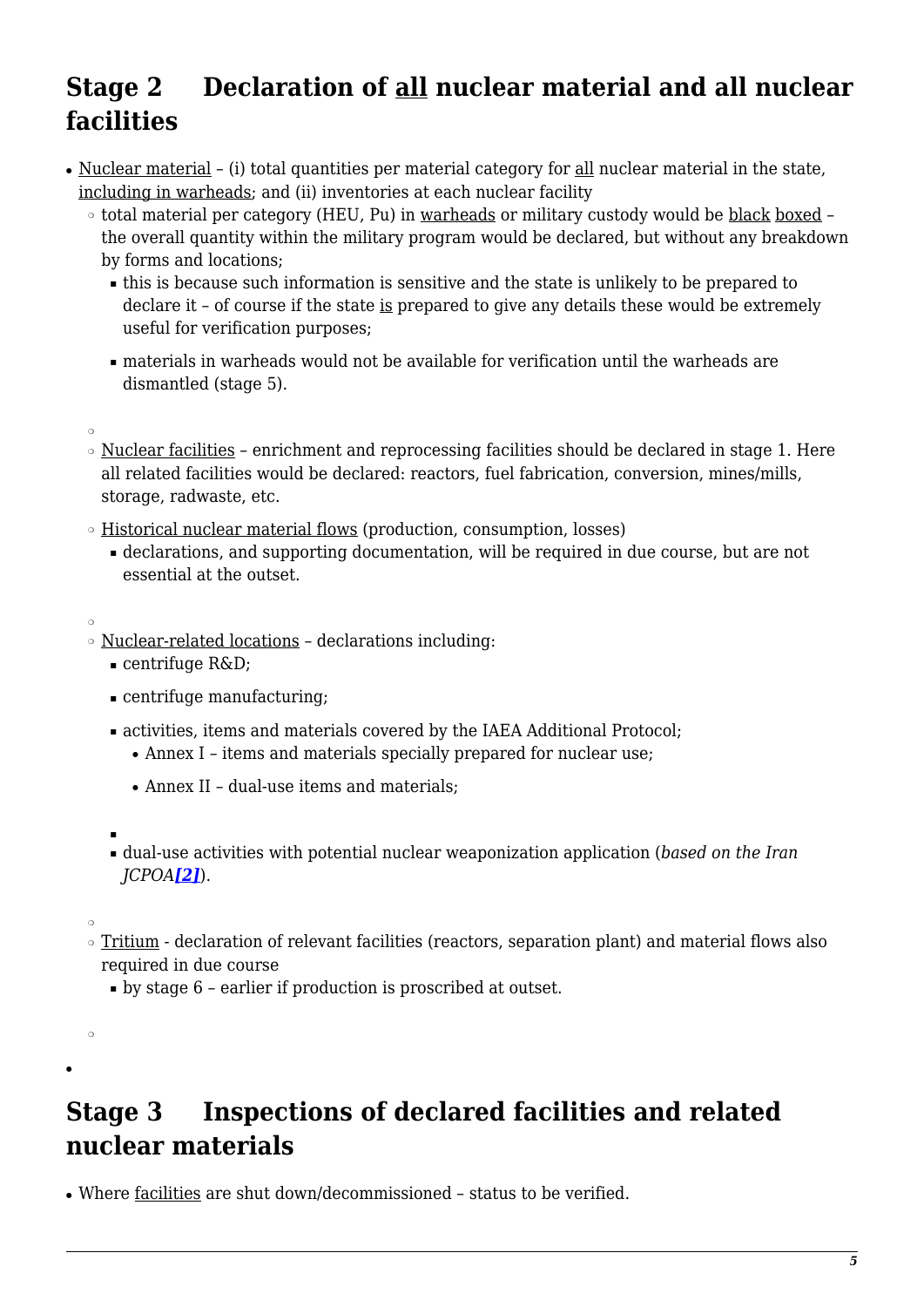- Where facilities remain in operation inspections to verify they are operated as agreed (*all nuclear material under safeguards; quantity and quality limits if applicable*).
- Nuclear materials safeguards to verify that materials remain in peaceful use and are transferred only to safeguarded locations and activities.
- Nuclear-related locations activities at these locations should be terminated if the related nuclear activity (e.g. enrichment) is shut down. Inspections are required to verify shutdown, or that continuing activities are as agreed.
- This stage would also include establishment of a procurement channel where required for agreed nuclear-related activities and potential weaponization activities.

# **Stage 4 Excess nuclear materials in military program to be declared and removed from the state or transferred irreversibly to the safeguarded nuclear program**

- There should be no valid reason for the state to retain separated plutonium. This would be removed from the state.
- Likewise, there is no valid reason for the state to retain HEU. This would be removed from the state. If the state is operating reactors requiring low-enriched uranium (LEU) fuel, the state could be supplied with LEU fuel corresponding to the quantity of HEU removed.

# **Stage 5 Progressive reduction in warheads (and missiles)**

- Declaration of types and numbers of warheads and missiles will be required at an appropriate time (*arrangements regarding missiles are not covered in this paper*).
- Warheads are to be dismantled, and fissile materials are to be converted to unclassified forms and treated as excess materials (see stage 4 – materials to be verified and removed from the state).
- An issue to be negotiated is how dismantlement would be monitored/verified

●

❍ the usual concept is for warheads to be dismantled by the possessor state under *black box*/*chain of custody* arrangements, so the verifying entity can confirm that a warhead entered dismantlement and a corresponding quantity of fissile material exited.

# **Stage 6 Verification activities to provide assurance against existence of undeclared nuclear facilities and nuclear materials**

• This is likely a contentious area as it requires intrusive activities including challenge inspections. The state needs to understand this is a necessary aspect of verification, without which confidence is not possible.

The state can be assured that a mandate to look for *undeclared* facilities and materials is not *carte blanche* for access anywhere for any purpose. In the verification context *undeclared* means something that *should* have been declared in accordance with the agreements applicable at the time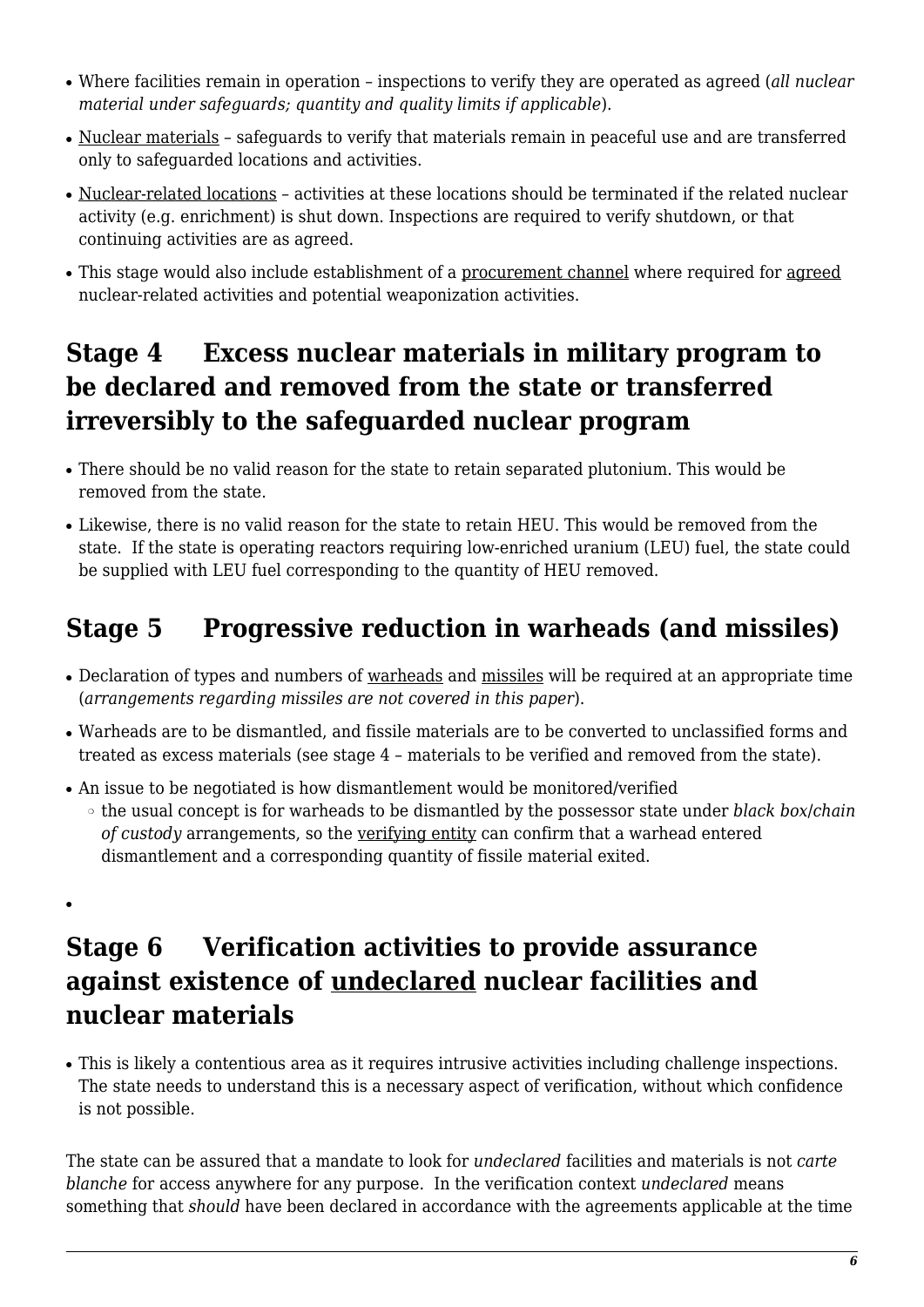in question.

●

Obviously until the state is required to give up all its warheads it will have some nuclear material it is not yet obliged to submit for inspection – verification activities will not be seeking to locate items and materials unless the state is required to declare them and has not done so. The purpose of verification against undeclared facilities and materials is to detect possible *violations* of applicable agreements.

- This stage will include establishing a historic nuclear materials balance, drawing on declared material flows (*stage 2 (c)*), facility operating records, sampling and analysis of materials, interviews of personnel and related activities.
- *Activities to provide assurance against undeclared warheads and missiles will also be required but are not covered in this paper.*
- *Also required, but not covered in this paper, are programs, and appropriate verification/monitoring, to, inter alia:*
	- ❍ *convert nuclear weapons-related labs, workshops and factories to peaceful purposes;*
	- ❍ *redeploy specialists from the nuclear weapon program to peaceful purposes;*
	- ❍ *track key specialists to ensure they don't become involved with nuclear weapon programs elsewhere.*

# **Stage 7 End of the disarmament process – the state is shown to meet the requirements for a non-nuclear-weapon state**

At the end of the disarmament process the state would become a non-nuclear-weapon state. In the case of a non-NPT party the state should join the NPT. In either case – whether a former non-NPT party or a former NPT nuclear-weapon state – the state would be a non-nuclear-weapon state, subject to the most rigorous form of IAEA safeguards.

Recognising that the state had nuclear weapon capabilities (therefore the capability to rebuild its nuclear weapon program – and even the possibility that it has successfully hidden parts of its former program), it will also be subject to additional verification, confidence-building and transparency measures, including those referred to in 6 (d) above.

## **3. Applying this model to the DPRK**

As yet it is not known if agreement can be reached with the DPRK for applying this model. It would be possible to apply a more limited version initially, reflecting more limited goals (for example, cessation of fissile production, dismantling of a specified number of warheads). However, as discussed in a complementary paper, *Denuclearizing North Korea: The Case for a Pragmatic Approach to Nuclear Safeguards and Verification* (see References), achievement of complete disarmament will require all of the elements outlined in the model.

Who should be responsible for undertaking the various monitoring and verification tasks? Most of these tasks are the same as or very similar to activities conducted by the IAEA in the implementation of safeguards around the world. While these tasks would not necessarily be undertaken by the IAEA, there seems no in-principle reason why they should not be. For example: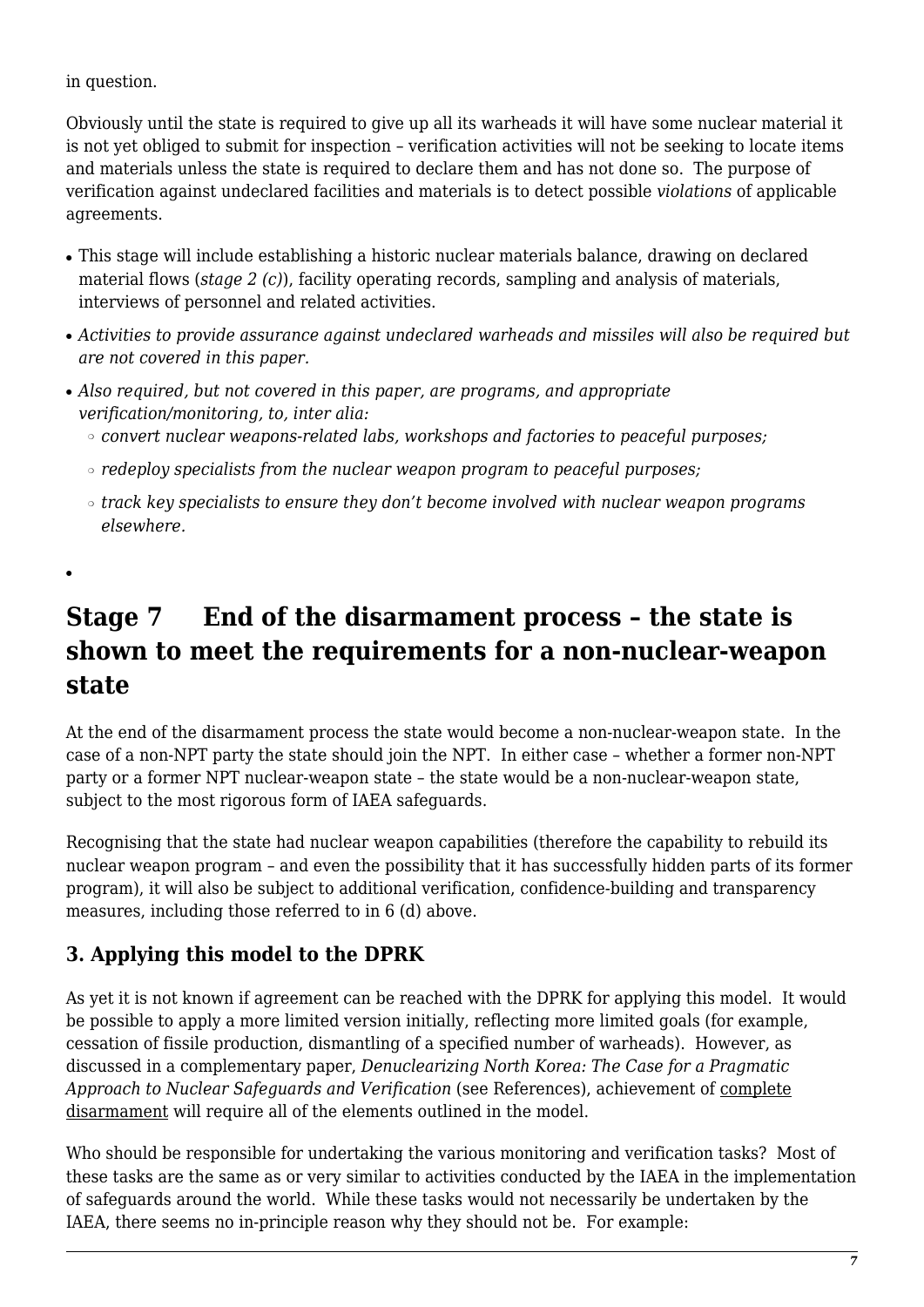• *Stage 1 - cease production of fissile materials* 

This requires declaration of all enrichment and reprocessing facilities, and monitoring of these to ensure they are no longer operating. Monitoring the status of nuclear facilities is a standard part of IAEA safeguards procedures. The IAEA has previously undertaken monitoring of the reprocessing plant and 5 MWe reactor at Yongbyon.

● *Stage 2 – declaration of all nuclear material and all nuclear facilities, and nuclear-related activities, items and materials*

Receipt and analysis of declarations of nuclear facilities, and nuclear material inventories and flows, are a standard part of IAEA safeguards procedures.

<span id="page-7-0"></span>While the IAEA does not usually verify inventories and flows of non-nuclear materials such as tritium (stage 2 (e)), it *could* do so, INFCIRC/66 safeguards agreements<sup>[\[3\]](#page-20-2)</sup> allow for this possibility.

• *Stage 3 - Inspections of declared facilities and related nuclear materials* 

Inspections to verify the operational status of nuclear facilities, and to verify nuclear material inventories and movements, are a standard part of IAEA safeguards procedures. Where proliferation-sensitive activities are involved (such manufacturing of centrifuge components) it may be necessary to use inspectors drawn from technology-holder states.

● *Stage 4 – Excess military nuclear materials to be declared and transferred from the DPRK or transferred irreversibly to safeguarded program*

This involves verifying materials that are declared excess, and tracking them to ensure they are transferred from the DPRK or are placed under safeguards in the DPRK and remain under safeguards. These activities are similar to standard IAEA safeguards procedures.

● *Stage 6 – Verification for assurance against possible undeclared nuclear facilities and materials*

This involves a range of activities, such as:

- information collection and analysis (including open-source information, satellite imagery, possibly wide-area environmental sampling, information from states) looking for possible indicators undeclared nuclear activities and materials;
- establishing a historic nuclear materials balance, looking for discrepancies and inconsistencies in declared information;
- investigation of possible indicators, including through inspector access to suspect locations, using mechanisms such as complementary access, technical visits, or special inspections.

All of these activities are part of standard IAEA safeguards procedures. Special arrangements may be required if the IAEA has to investigate possible weaponization activities (this may require specially cleared inspectors from nuclear-weapon states). Such arrangements have applied during IAEA investigations in Iraq, Iran and Libya, and in South Africa.

● *Stage 7 – The DPRK qualifies as non-nuclear-weapon state*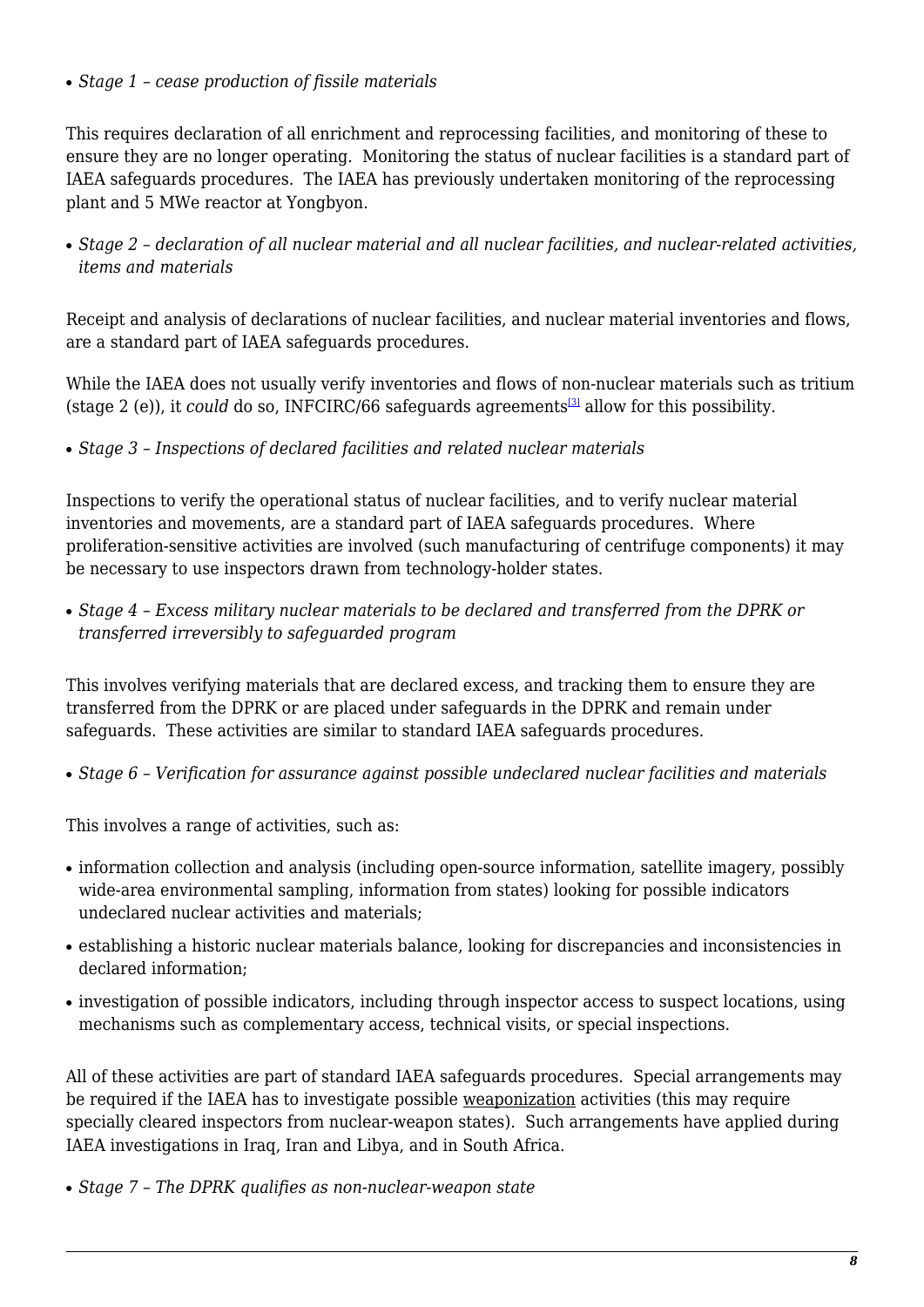At this point standard IAEA safeguards arrangements will apply, as in any other non-nuclear-weapon state. As noted above, additional confidence-building and transparency measures will also be required.

### *Monitoring and verification that would not be undertaken by the IAEA*

• *Stage 1 (c) - no tests of nuclear weapons and nuclear-capable missiles* 

Activities for detection of any nuclear tests would be undertaken by the Comprehensive Nuclear-Test-Ban Treaty Organization (CTBTO). There is no international inspectorate for detection of missile tests, this is a matter for national intelligence and technical means.

● *Stage 2 (d) – monitoring at nuclear-related locations*

In appropriate cases might be undertaken by supplier states or through cooperation among the authorities of relevant states – or through establishment of a Joint Commission along the lines of the JCPOA.

● *Stage 3 (e) – procurement channel*

Clearance and monitoring of procurement might be undertaken by supplier states or through cooperation among the authorities of relevant states – or through a Joint Commission.

● *Stage 5 – Reduction and dismantlement of nuclear warheads*

This is the main area where new verification arrangements need to be developed. This is the current focus of IPNDV studies. (*Stage 5 would also include destruction of missiles, but this is not covered by this paper*).

## **4. Dismantlement of nuclear warheads**

This is an area of high secrecy from two perspectives:

- National security while the state continues to hold nuclear weapons, it does not want others to learn specifics of its capabilities (including questions of warhead yield and reliability);
- Non-proliferation there is an over-riding international interest to ensure that information potentially helpful to a proliferator is totally protected.

These considerations, as well as the requirement for verification *effectiveness*, will influence the specifics of the verification arrangements on which agreement can be reached.

A threshold question is whether the DPRK is prepared to simply hand over warheads (for example, to a team of specialists from the nuclear-weapon states). If so, monitored dismantlement would not be necessary. However, it is likely the DPRK will be concerned to protect national security information, so for this paper it is assumed the DPRK will not hand over intact warheads.

*Safety must be paramount* Apart from DPRK sensitivities, a compelling argument for warheads to be dismantled by DPRK personnel is for reasons of safety. First, transporting the warheads elsewhere could be dangerous. Second, those who made the warheads know their design and characteristics and are in the best position to dismantlement them safely. Particular care will be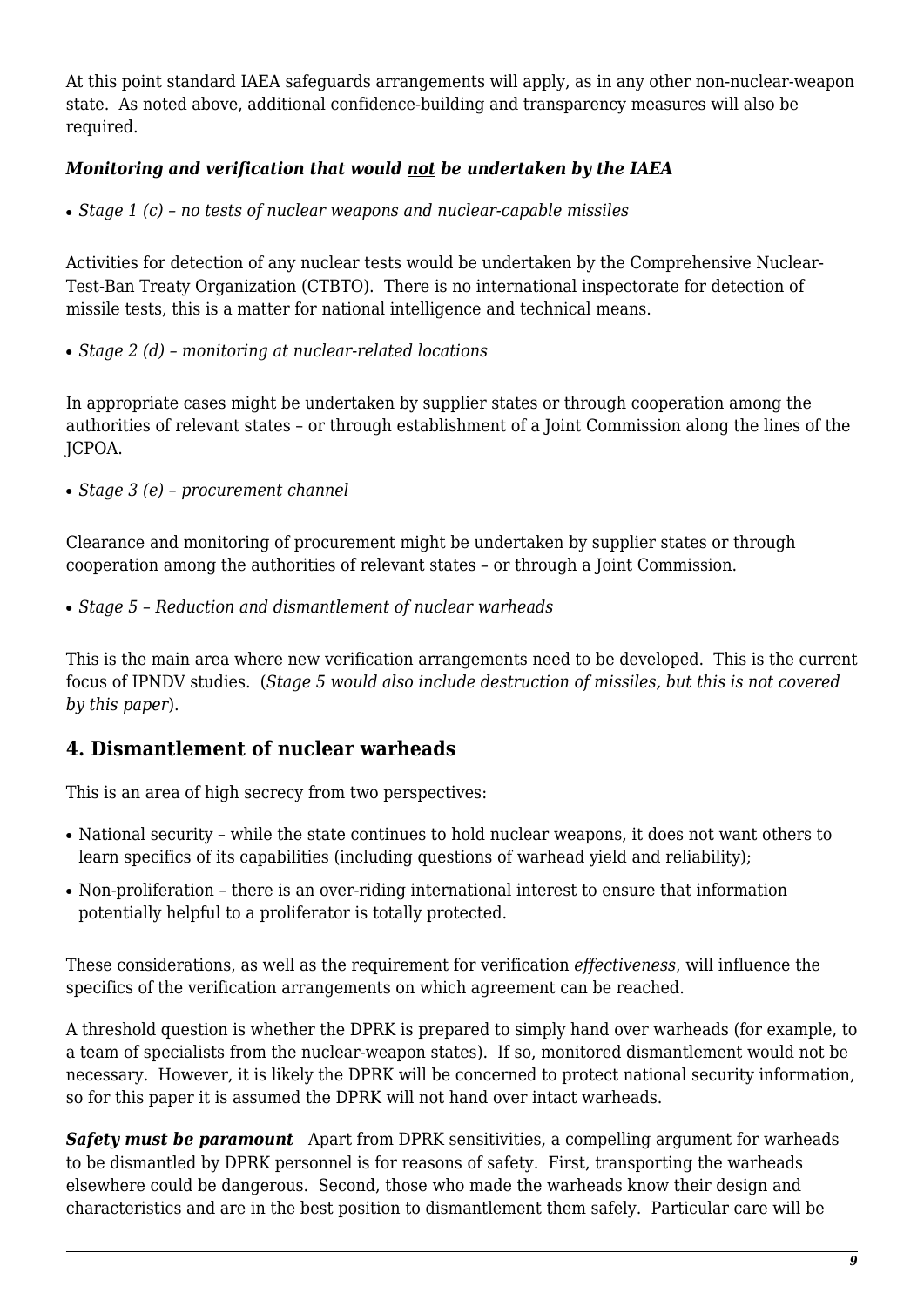required to build a dismantlement facility that provides adequate protection for surrounding populations in case of accidental explosion (*it will also be essential to warn neighbouring states when dismantlement operations are proposed*).

A further threshold question is whether verification of warhead dismantlement is *essential*. The immediate reaction is, *of course it is*. However, this is not a straightforward issue, it depends on the objective sought. If the objective is immediate elimination of an agreed number of warheads, then monitored dismantlement will be required. On the other hand, if (as is likely) it is assessed that the DPRK has limited holdings of fissile material (so has limited ability to replace dismantled warheads if it sought to do so), it *might* be considered acceptable to have dismantlement without monitoring, with the DPRK simply handing over the quantities of HEU and plutonium estimated for the agreed number of warheads.

There may be some concern that dismantlement by the DPRK without monitoring would leave the possibility that warheads declared to be dismantled have really been concealed – but this is an issue anyway, because the number of warheads actually produced by the DPRK is not known (so calling for the elimination of a specific number of warheads may be of uncertain utility). It will probably not be until the end of the disarmament process that there is sufficient information to conclude that all warheads and nuclear materials are satisfactorily accounted for.

This paper is not recommending against requiring monitored dismantlement, but simply noting that if there are difficulties in establishing monitored dismantlement, the pros and cons could be further considered. In support of monitored dismantlement, it can be pointed out to the DPRK this would have a substantial confidence-building benefit.

The following diagram shows IPNDV's visualization of key steps in the process of dismantling nuclear weapons.<sup>[\[4\]](#page-20-3)</sup>

<span id="page-9-0"></span>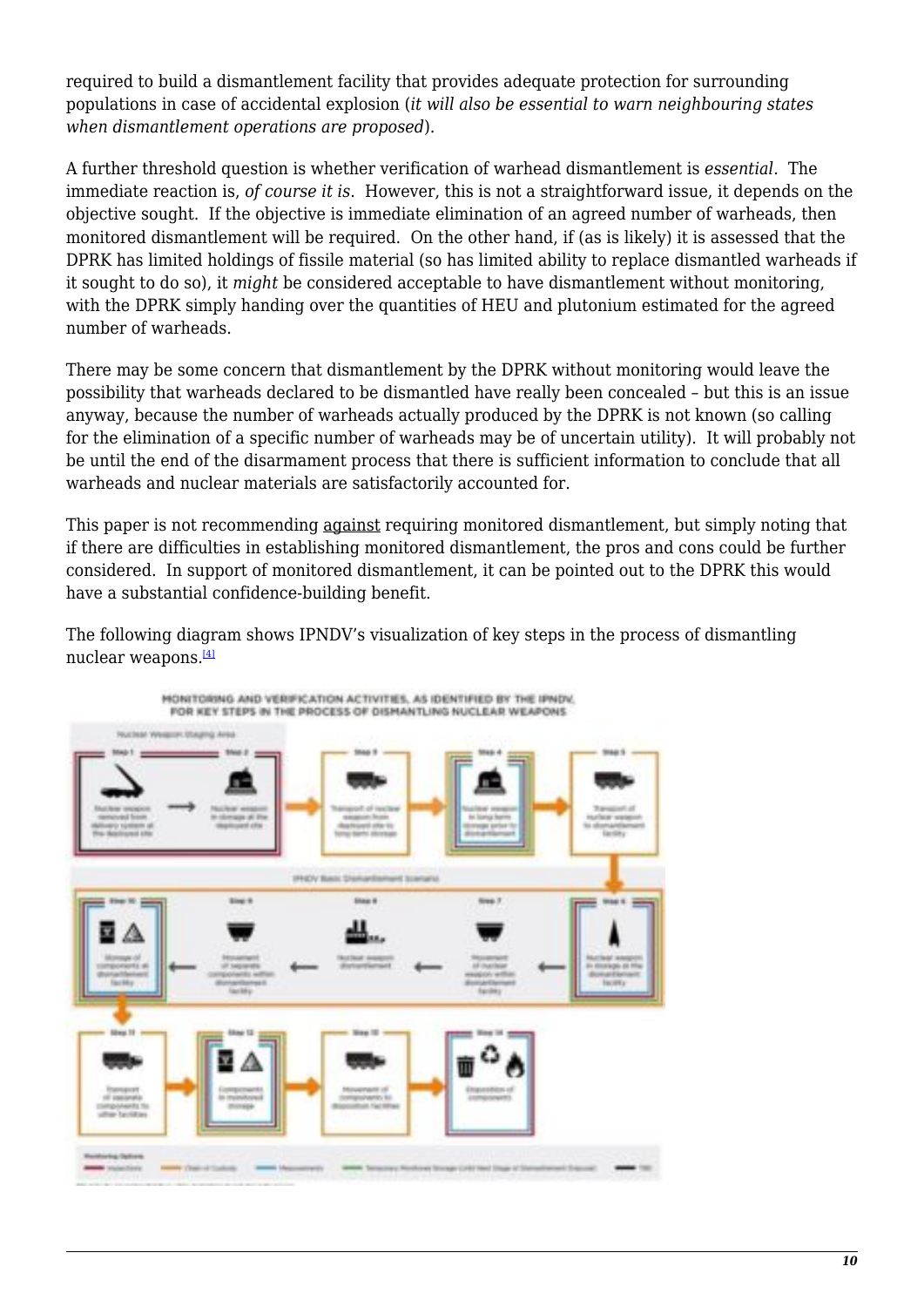# **The concept of monitored warhead dismantlement**

The basic approach is that the state would be responsible for dismantling its own warheads, thereby ensuring it maintains secrecy over warhead characteristics (design, fissile material quantity, quality and shape, and so on). Dismantlement would take place in a black box – this black box would comprise a specially constructed facility together with appropriate procedures. Movement of warheads into the facility and objects and materials out of the facility would be monitored by inspectors of the *verifying entity* (see section 5 below). All fissile material exiting the facility would be transferred to monitored storage and disposition.

<span id="page-10-0"></span>The generic concept is illustrated in the following diagram from IPNDV documentation.[\[5\]](#page-20-4)



SCHEMATIC DIAGRAM OF DISMANTLEMENT PHASE

A description of monitored warhead dismantlement is as follows:

● *Dismantlement facility*

This facility would be specially designed and constructed for safe and secure dismantlement of warheads in circumstances that enable confidence that all movements of objects and materials into and out of the facility can be monitored effectively. Inspectors would be given the facility design information and would have access during construction to verify there are no hidden exit pathways (doorways, pipework) or places where objects and materials could be hidden for subsequent removal. Inspectors would have regular access to the facility to check there have been no alterations and that objects and materials are not being retained within the facility.

In the (unlikely) event that warhead reductions proceed at a faster pace than the construction of the dismantlement facility, warheads could be held in monitored storage until the dismantlement facility is ready.

● *Confirmation that an object entering the facility is a warhead*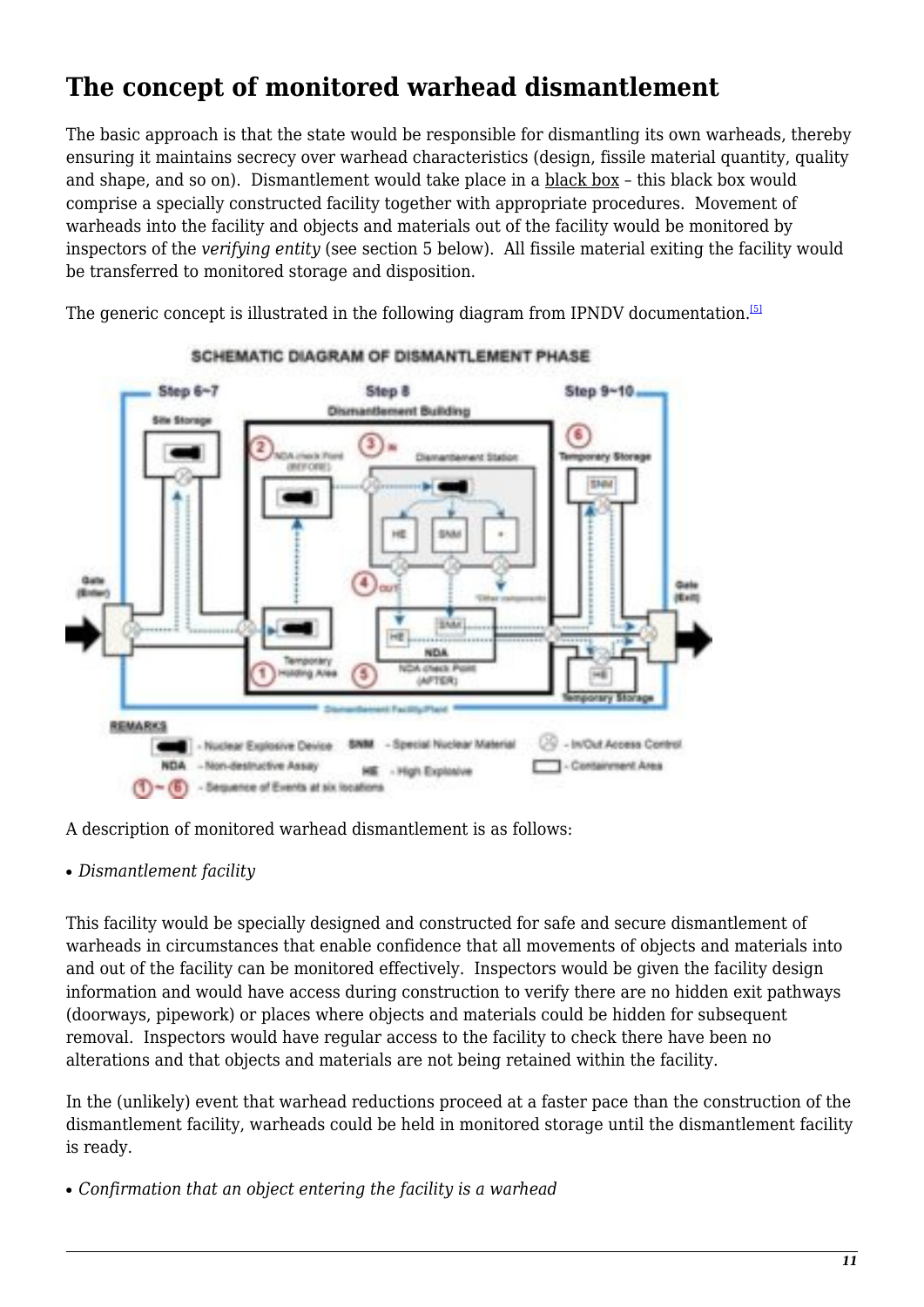It is assumed the DPRK will wish to conceal the specific characteristics of its warheads. There are two possible situations:

- the DPRK presents a warhead to inspectors to check prior to dismantlement; or
- the DPRK presents a container declared to contain a warhead. In the latter case standardized containers would be used, approved by inspectors for the purpose.

In either case inspectors would perform a range of measurements designed to confirm, without revealing classified information, that (i) the object presented is a warhead or (ii) the container holds a warhead. This approach, described as *attribute measurement*, is discussed below.

● *The dismantlement process*

DPRK personnel would dismantle each warhead, and re-form the fissile components (weapon cores, or pits) into unclassified shapes and mass (for example, 1 kg or 2 kg buttons), and possibly convert the materials into other forms (for example, from metal to oxide).

Because re-forming or converting the fissile material involves very different processes to dismantlement (for example, melting or chemical reactions), it is possible the DPRK may wish to undertake these processes in a separate facility. In this case it would be necessary to establish a system for verifying transfers of materials from one facility to the other and maintaining a chain of custody over these materials.

### ● *Transfer of fissile material from the dismantlement facility to storage and disposition*

When plutonium or HEU is ready to be transferred from the dismantlement facility, inspectors would measure the material to confirm its mass and isotopic composition. Inspectors would also check the cumulative mass for outgoing transfers in a given period to ensure this is at least equal to the cumulative threshold values for the warheads that entered the dismantlement facility during the period.

There will be some uncertainties in deriving a material balance between fissile materials entering and exiting the dismantlement facility, because material inputs will be calculated on minimum threshold values for mass and isotopic composition, while material outputs will be precisely measured. Because the threshold values are minimums, total material outputs can be expected to exceed total inputs. Total output may be reduced by conversion losses, but these would be very small (and it should be possible to confirm losses by measurement of wastes and discards).

● *Rigorous monitoring of all movements into and out of the dismantlement facility*

In addition to declared transfers of warheads into the facility, and declared transfers of nuclear materials out of the facility, all other movements of objects and personnel will require rigorous monitoring to ensure there are no undeclared movements of nuclear materials.

● *Regular inspections of the dismantlement facility*

Inspectors will need to check for undeclared alterations to the building, and for possible concealment of nuclear materials. As inspectors should not have the possibility of access to classified information, these inspections would be conducted between dismantlement campaigns, when there are no warheads or intact pits in the facility.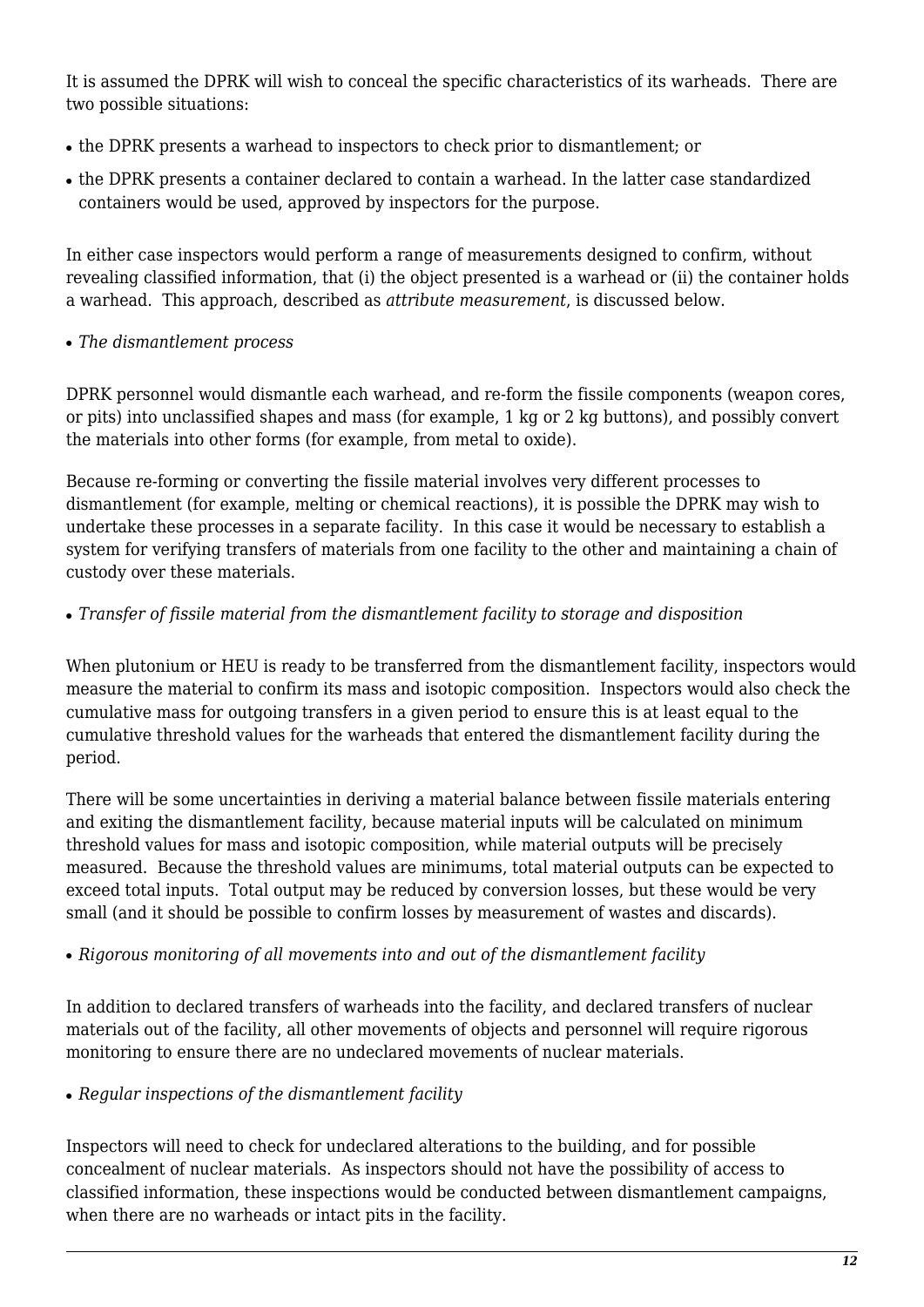## **Attribute measurement**

Attribute measurement is an approach by which inspectors can take measurements to confirm whether an object is a warhead, or a container holds a warhead, without accessing classified information. The approach is based on information barriers, enabling instruments to be used to measure for expected attributes without revealing classified details to the inspector.

A series of *attributes* would be defined for particular warhead types. The attributes would be described as threshold numeric values, for example:

- a mass of plutonium above a specified threshold;
- a Pu-240/Pu-239 ratio below a specified threshold;
- a mass of U-235 above a specified threshold;
- a U-235/U-238 ratio above a specified threshold;
- presence of high explosives.

Modified instruments, that would give a *go/no go* (or *green light*/*red light*) indication but not specific readings, would be used for these measurements. The result is that inspectors would be confident that a warhead containing "x" kilograms or more of weapon grade plutonium, or "y" kilograms or more of weapon grade HEU, has entered the dismantlement facility.

One form of attribute measurement involves the use of *templates*. Where there are a number of identical warheads, inspectors would take readings from a randomly selected warhead, to create a template against which the other warheads could be compared. It is not clear whether the characteristics of the DPRK's nuclear arsenal are such that templating would be useful.

<span id="page-12-0"></span>The idea of an attribute measurement system with information barriers was developed and demonstrated as part of the Trilateral Initiative undertaken by the United States, Russia and the IAEA in the period 1996 to 2002.<sup>[\[6\]](#page-20-5)</sup> The concept is proven, but further development may be required before it is ready for practical application. One area requiring further research is cyber-security aspects, ensuring that information barriers and authentication measures are not defeated. Attribute measurement was one of the techniques trialled in the United Kingdom-Norway Initiative on the Verification of Nuclear Warhead Dismantlement<sup>[\[7\]](#page-20-6)</sup>, discussed below.

<span id="page-12-1"></span>The dismantlement concept outlined above has been developed with a large weapon program in mind, and it may be possible to simplify it for the relatively small DPRK program. For instance, for a small number of warheads being dismantled in relatively short campaigns, attribute measurement might not be considered essential. If inspectors witness the transfer of say five warheads, each declared to contain at least "x" kilograms of HEU, into the dismantlement facility for a campaign expected to take say "z" weeks, then the DPRK would be expected to hand over to inspectors at least 5x kilograms of weapon grade HEU at the end of this period.

Cheating scenarios can be envisaged, for example:

- if the threshold value is set too low, the DPRK could submit four real warheads and a dummy (thus retaining one real warhead), knowing that the total recovered material will meet the expected threshold value:
	- $\circ$  say the threshold value is 15 kg HEU/warhead, but each warhead actually contains 20 kg. The DPRK could submit four real warheads and one dummy. The inspectors would expect an output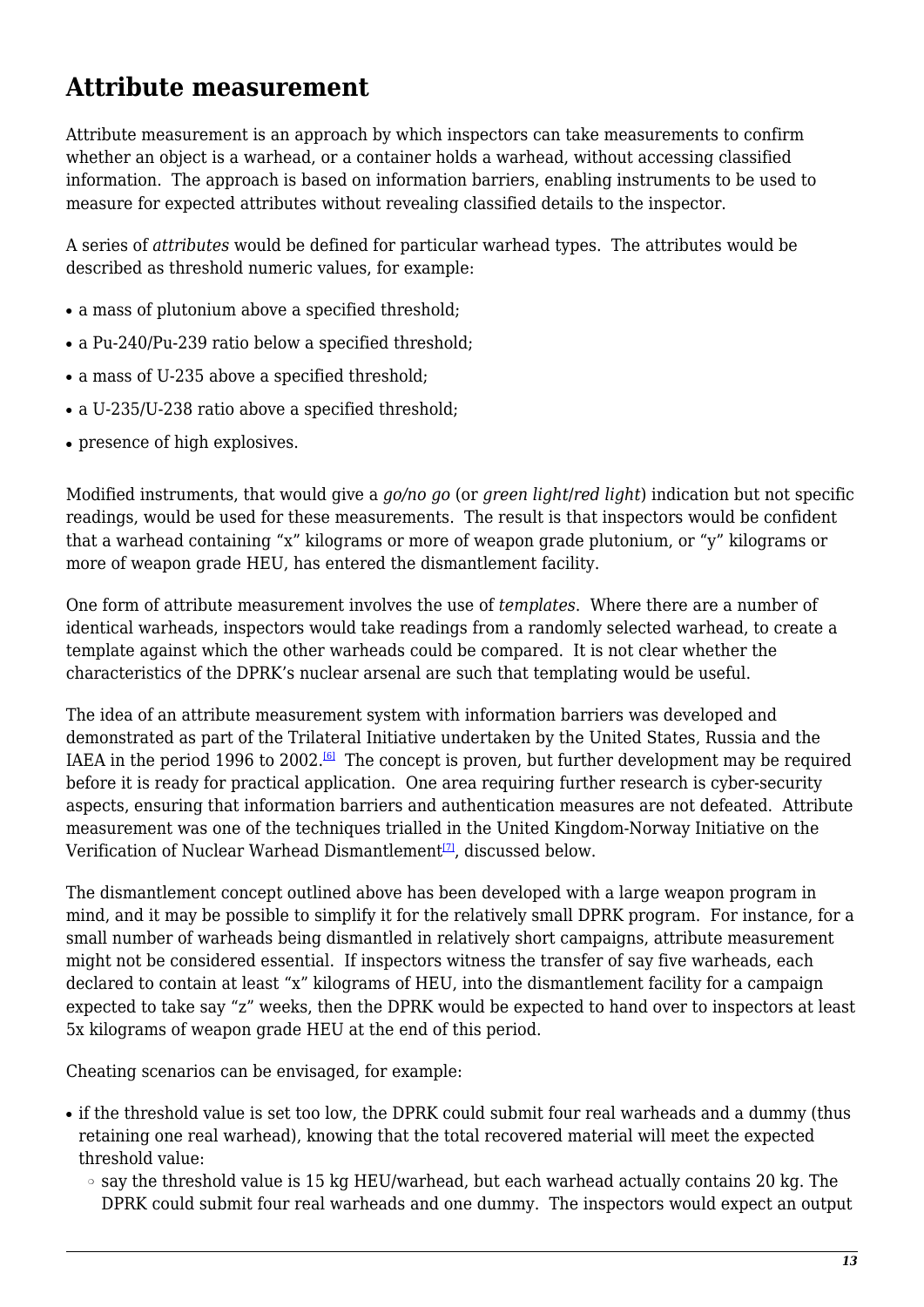of 75 kg HEU (5 x 15), and would be presented with 80 kg, so all would appear to be in order, when actually the DPRK has withheld one warhead;

- ❍ this example suggests it is preferable to have attribute measurement of all warheads submitted for dismantlement;
- the DPRK could submit five dummy warheads each containing the threshold mass (say 15 kg HEU), while retaining the real warheads that contain a larger mass (say 20 kg HEU):
	- ❍ on this scenario the DPRK appears to dismantle five warheads in reality it has given the inspectors 75 kg of HEU, but still has the warheads.

Attribute measurement is more important if there are large numbers of warheads and there could be an extended period (maybe years) before the recovered fissile material could be correlated with the warheads submitted. With a small program the risk of cheating is reduced, but cannot be excluded. Ultimately confidence in disarmament depends on availability of complementary, mutually reinforcing information, such as *nuclear archaeology* (historical nuclear material balance substantiated by contemporary documentation and sampling at facilities and waste storage) and verification activities for providing assurance against undeclared missiles.<sup>[\[8\]](#page-20-7)</sup>

## <span id="page-13-0"></span>**5. The verifying entity**

●

●

As discussed in section 3, most of the verification activities that would be involved in denuclearization in the DPRK are the same as or very similar to activities conducted by the IAEA in safeguards implementation. It follows that these activities could be undertaken by the IAEA, pursuant to a mandate given under a safeguards agreement concluded between the DPRK and the IAEA, or a mandate given by Security Council resolution. In due course a new safeguards agreement will be required between the DPRK and the IAEA. While some of these verification activities do not correspond exactly to a standard IAEA safeguards agreement, the IAEA Statute provides flexibility to conclude an agreement as requested by the parties.[\[9\]](#page-20-8)

<span id="page-13-1"></span>Other possibilities for the verifying entity, touched on below, include:

- nuclear-weapon states, or P5 (the Permanent Members of the Security Council) either all the P5 or those most engaged with the DPRK (the United States, China and Russia);
- the parties to agreements with the DPRK pursuant to the denuclearization process at this point it is not clear which states might be directly involved, the Six Parties again (the DPRK, United States, China, Russia, the ROK and Japan) or some other grouping. Possibly the parties might decide to establish a Joint Commission along the lines of the Iran JCPOA;
- bilateral arrangements between the DPRK and the United States;
- bilateral arrangements between the DPRK and the ROK, along the lines of ABACC (the Argentine-Brazilian Agency for Accounting and Control of Nuclear Materials);
- a regional safeguards inspectorate, along the lines of Euratom.

IAEA inspections can involve staff from non-nuclear-weapon states or nuclear-weapon states, commonly a mix of the two. Usually no distinction is made between the two groups of states. However, if the subject of an inspection is proliferation-sensitive, it is established practice to form a team of inspectors from nuclear-weapon states, comprising individuals having appropriate security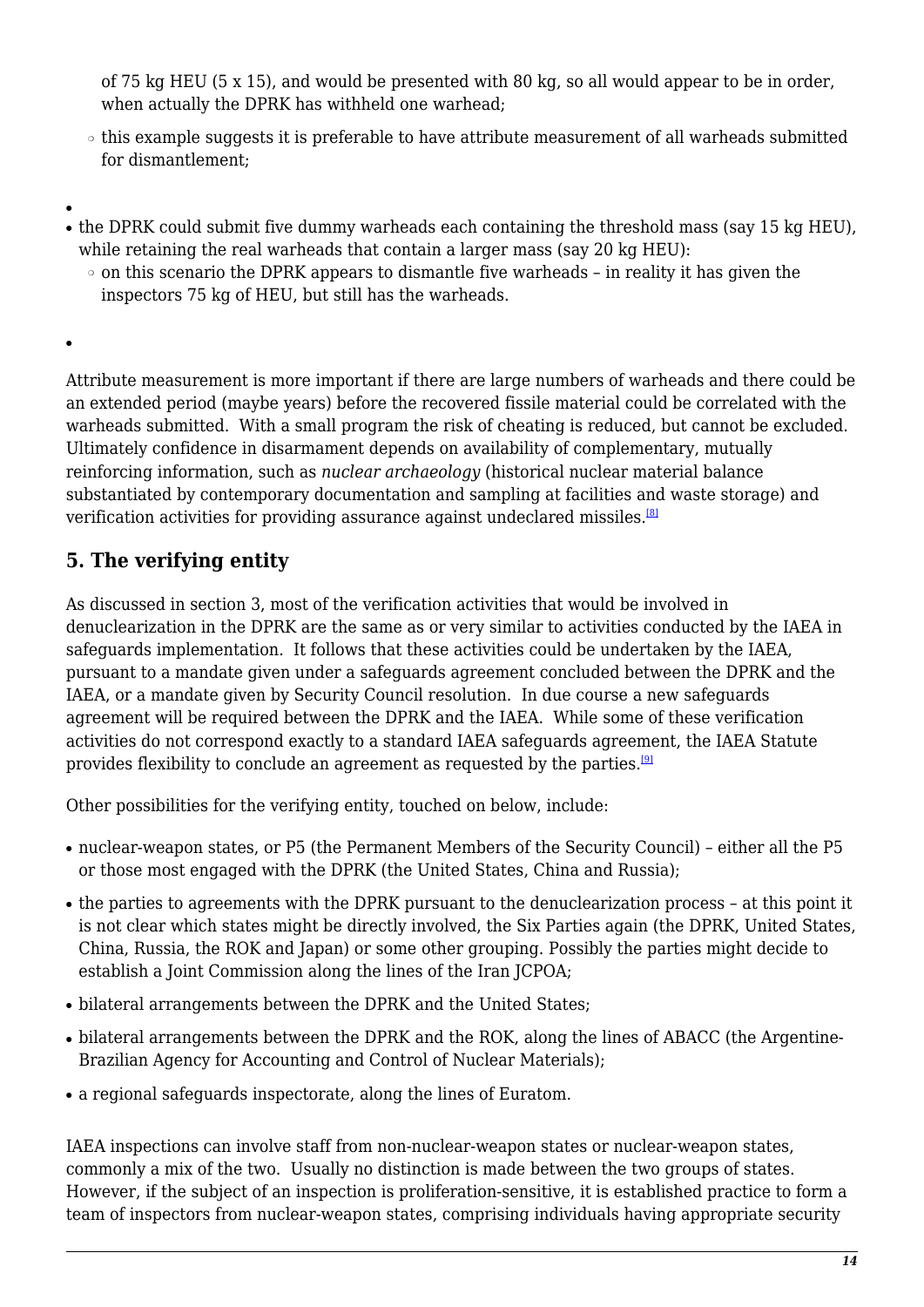clearances from the relevant national authorities.

For example, where the IAEA has been responsible for establishing that a nuclear weapon program had been terminated (South Africa) or investigating suspected nuclear weapon programs (Iran, Iraq, Libya, Syria and the DPRK), much of the verification work was undertaken by normal safeguards inspectors but, where necessary to protect classified information, tasks were assigned to inspectors who were appropriately cleared nationals from nuclear-weapon states, as just discussed. In some cases, teams were established that included non-staff specialists provided by nuclear-weapon states. Thus, the IAEA has developed substantial expertise in dealing with and appropriately protecting classified information.

As regards monitoring and verification of warhead dismantlement, the attribute measurement approach was developed in the context of bilateral arms control inspections between the United States and Russia – the objective was to enable an inspector from one state to confirm that an object presented by the other state is a warhead, without the inspector gaining classified information. Clearly this approach could also be valid for an inspector from a third state, or an international inspector, which is why the IAEA participated in the Trilateral Initiative. In other words, application of attribute measurement could be undertaken by inspectors from non-nuclear-weapon states.

The possibility of warhead dismantlement being verified by inspectors from non-nuclear-weapon states has been trialled in the United Kingdom-Norway Initiative, which has successfully conducted several practical exercises. The Initiative has involved three areas of work:

- managed access how inspections can be carried out in practice;
- information barriers procedural and technical measures to enable unclassified measurements to be made of a classified object;
- confidence in verification processes including multinational participation in verification research.

The work of the United Kingdom-Norway Initiative has been an important input to the work of IPNDV. IPNDV has stated that "… actual dismantlement is the most important, complex, and technically challenging task of nuclear disarmament verification", and has expressed the judgment that:

*… while tough challenges remain, potentially applicable technologies, information barriers, and inspection procedures provide a path forward that should make possible multilaterally monitored nuclear warhead dismantlement while successfully managing safety, security, non-proliferation, and classification concerns in a future nuclear disarmament agreement.[\[10\]](#page-20-9)* (underlining added)

<span id="page-14-0"></span>In line with this judgment, there seems no reason why dismantlement of warheads in the DPRK could not be monitored by IAEA inspectors, which could include ROK nationals, and/or also by ROK government personnel. There is one caveat – because attribute measurement, and also the concept of monitored warhead dismantlement, are still in the development stage, there will likely be a need for specially qualified and cleared personnel from one or more nuclear-weapon states to oversee the operation to ensure there is no inadvertent transfer of classified information.

## **Non-IAEA monitoring and verification**

It is possible there may be some resistance to early involvement by the IAEA in monitoring and verification in the DPRK. If this is delayed for any reason, monitoring and some other verification tasks could be undertaken by suitably qualified personnel from states involved in the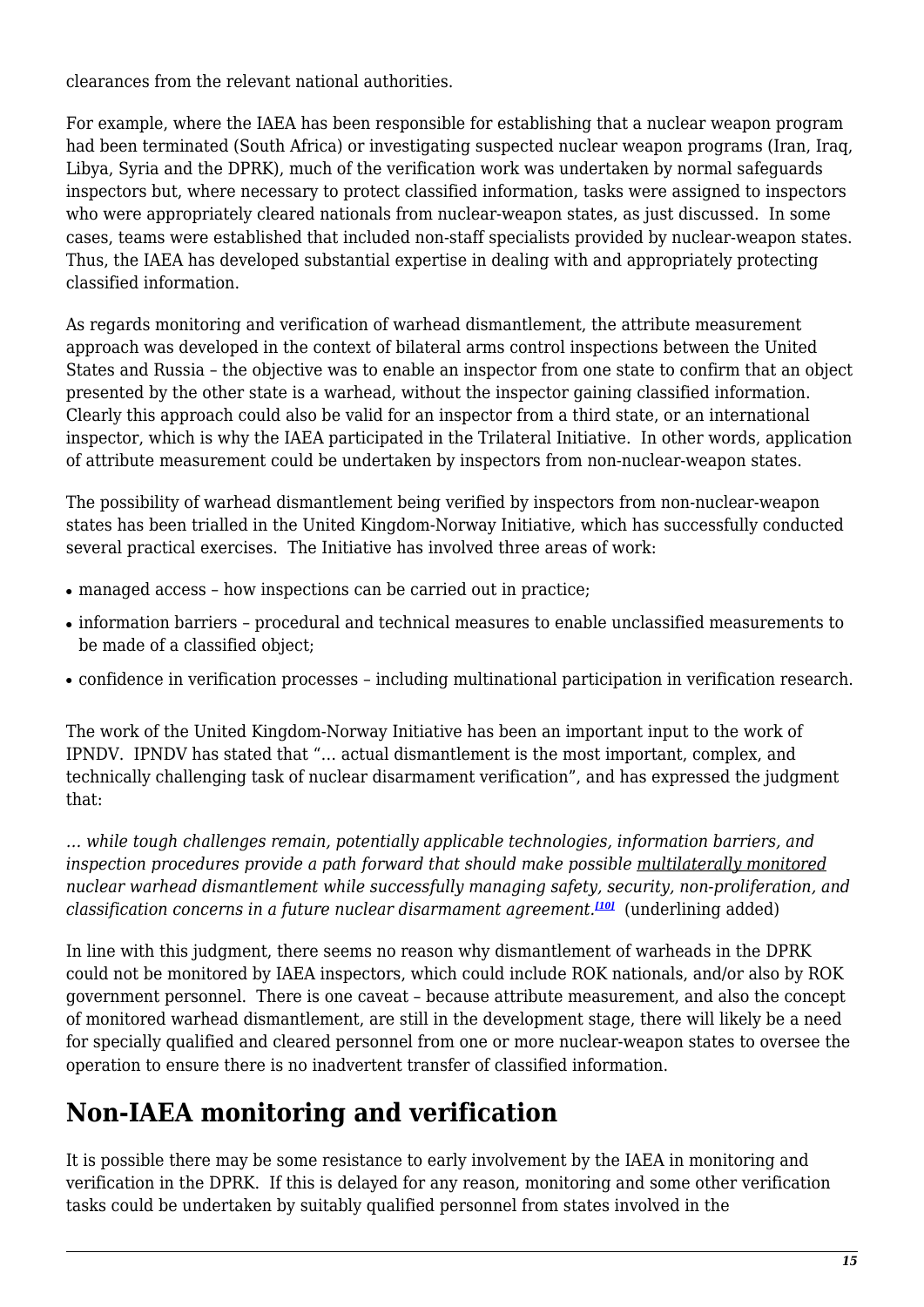denuclearization process (for example, the Six Parties, or a Joint Commission?) and from other states willing to support the process and acceptable to the parties.

There is some speculation that the DPRK may prefer bilateral verification arrangements, that is, inspections by United States personnel. This would present two difficulties. First is the question of credibility and integrity – will the international community have full confidence in inspections undertaken by the nationals of only one state, especially if there might be political pressures to reach favourable results? For this reason, multilateral inspections are the well-established international practice. Second, it should be recognized that the IAEA must be involved as soon as possible, having regard to the Agency's nuclear verification mandate, its specialized expertise and equipment, and its international standing. The objective should be to develop DPRK-IAEA cooperation as soon as possible.

# **Summary of verification options**

The following table summarizes the above discussion. In this table, *Joint Commission* is used to encompass either a formally constituted Joint Commission along the lines of the Iran JCPOA or a less formal grouping of parties to the denuclearization agreement(s) with the DPRK.

### **Table of verification options**

| <b>Denuclearization Stage</b>                                                                                                                       | <b>Verifying Entity</b>                                                                                                                                                                                                                                          |
|-----------------------------------------------------------------------------------------------------------------------------------------------------|------------------------------------------------------------------------------------------------------------------------------------------------------------------------------------------------------------------------------------------------------------------|
| Stage 1<br>• cease production of fissile<br>materials<br>cease nuclear tests<br>$\bullet$<br>cease missile tests<br>$\bullet$                       | <b>IAEA</b><br>Alternatively, some or all nuclear-weapon states<br>Joint Commission, in collaboration with or as<br>alternative to IAEA<br>Regional inspectorate, in collaboration with or as<br>alternative to IAEA<br><b>CTBTO</b><br>National technical means |
| Stage 2 - declaration of all nuclear<br>material and all nuclear facilities,<br>and nuclear-related activities, items<br>and materials              | As for stage 1<br>Some aspects monitored by supplier states and/or Joint<br>Commission                                                                                                                                                                           |
| Stage 3 - Inspections of declared<br>facilities and related nuclear<br>materials                                                                    | As for stage 1<br>For some aspects IAEA inspectors might be drawn<br>from technology-holder states<br>Procurement channel operated by supplier states or<br>Joint Commission                                                                                     |
| Stage 4 - Excess military nuclear<br>materials to be declared and<br>transferred from DPRK or<br>transferred irreversibly to<br>safeguarded program | As for stage 1                                                                                                                                                                                                                                                   |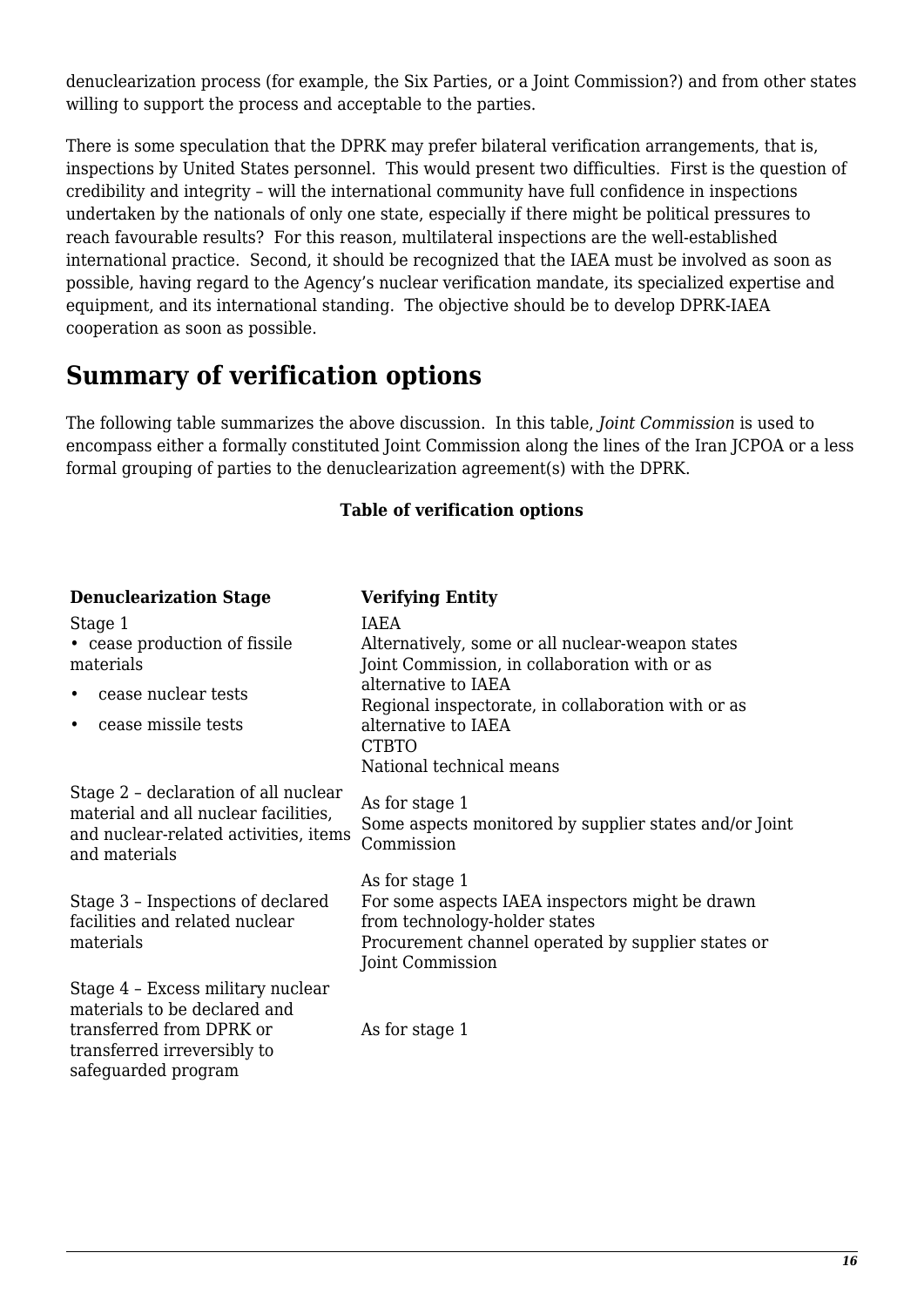|                                                              |           | Some or all nuclear-weapon states<br>If effective black box approach developed: |
|--------------------------------------------------------------|-----------|---------------------------------------------------------------------------------|
| Stage 5 - Reduction and<br>dismantlement of nuclear warheads | $\bullet$ | could be IAEA                                                                   |
|                                                              |           | could be Joint Commission                                                       |
|                                                              | $\bullet$ | could be regional inspectorate                                                  |
|                                                              |           |                                                                                 |

| Stage 6 - Verification for assurance As for stage 1 |                                                                                     |
|-----------------------------------------------------|-------------------------------------------------------------------------------------|
|                                                     | against possible undeclared nuclear For some aspects IAEA inspectors might be drawn |
| facilities and materials                            | from technology-holder states.                                                      |
| Stage 7 -DPRK qualifies as non-                     | IAEA or                                                                             |
| nuclear-weapon state                                | Regional inspectorate, in collaboration with IAEA                                   |

### **6. Possible ROK participation in denuclearization verification activities**

If the ROK wished to participate in inspections in the DPRK the possibilities seem to be as follows:

- If initially, prior to agreement on IAEA involvement, monitoring and verification activities are carried out by Six Party or Joint Commission personnel, this is an opportunity for ROK participation. There are obvious advantages in having Korean inspectors in the team.
- Once IAEA activities start, ROK safeguards inspectors on the IAEA staff could join the team that the IAEA is likely to establish to carry out inspections in the DPRK. Here too there are obvious advantages in having Korean inspectors. However, it must be kept in mind that an inspected state can reject inspectors of specific nationalities, so it will be essential to ensure that the DPRK has no objection to ROK inspectors (this is also a possible issue under (a)).
- Another possibility is either bilateral safeguards arrangements between the ROK and the DPRK, or a wider regional safeguards inspectorate.

On a bilateral arrangement, the ROK and the DPRK might consider concluding arrangements similar to ABACC, under which safeguards inspections would be undertaken jointly by the IAEA and an ROK/DPRK bilateral inspectorate. It should be noted that although ABACC is generally thought of as a *bilateral* arrangement, actually it is more complex – it is a quadripartite arrangement, between Argentina, Brazil, ABACC and the IAEA.

It is for the ROK and the DPRK to consider whether a *bilateral* safeguards arrangement would be useful, for example, for transparency and confidence-building. It is important to note that the ABACC arrangements are *reciprocal*, so following this model would result in DPRK inspectors participating in inspections in the ROK as well as *vice versa*.

On a regional arrangement, the precedent is Euratom. Euratom was established a decade before the NPT, and it can be questioned whether a regional safeguards entity is warranted in today's circumstances. Nonetheless, this is something states in the region, or states in the immediate neighbourhood, might consider – for example, whether an entity comprising ROK, DPRK, China, Japan, and maybe Russia and the United States (that is, the Six Parties) would serve a useful purpose. One way to look at this, quite different to the Euratom precedent, would be in support of the creation of a North Asia nuclear-weapon-free zone. If a regional safeguards entity were to proceed, the responsibilities of the IAEA would have to be accommodated, for example through a partnership approach as established between Euratom and the IAEA.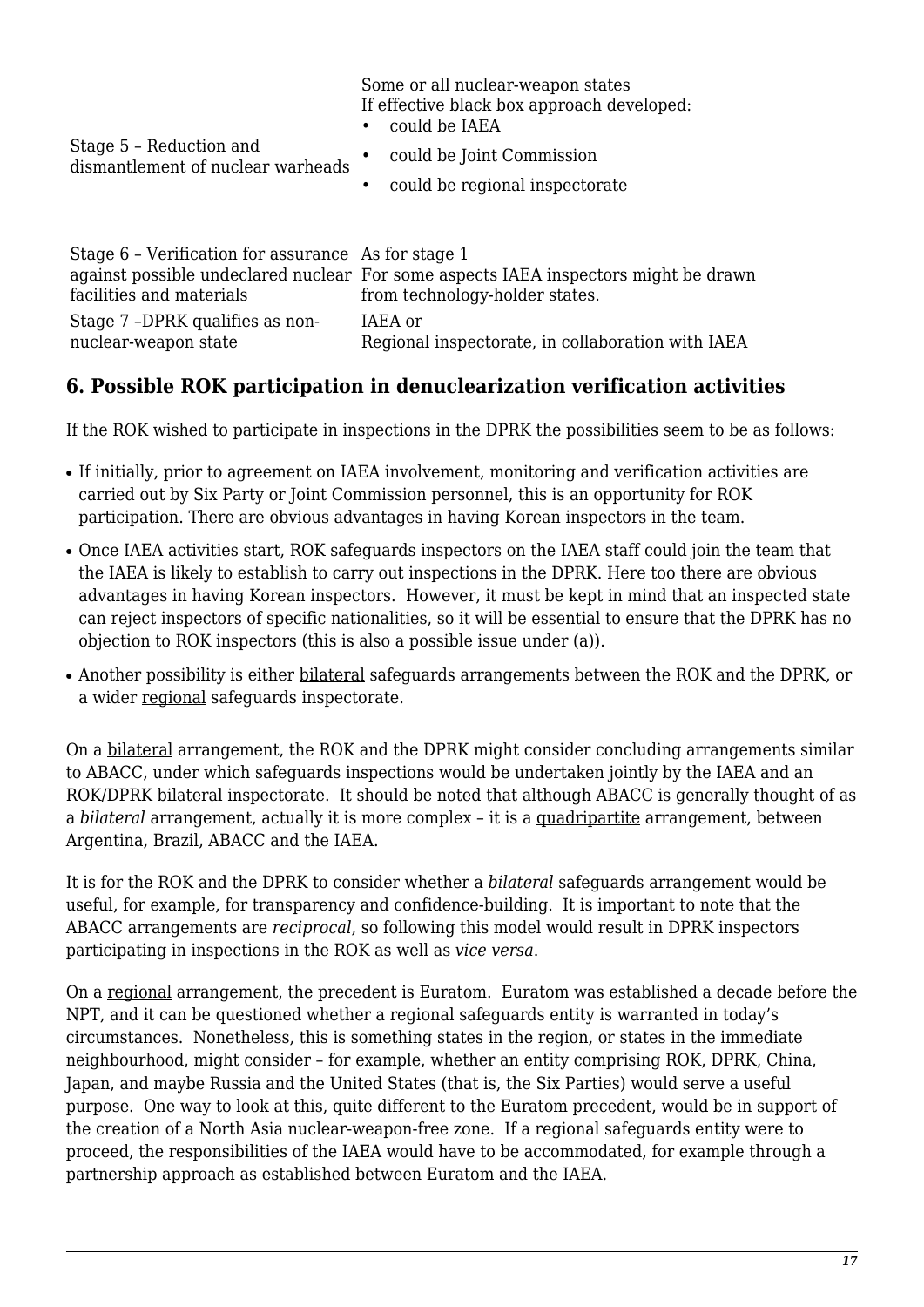## **Treaty issues relating to ROK participation in denuclearization verification**

**NPT** The key issue, in terms of the NPT, is whether the ROK's participation in denuclearization verification activities could result in it acquiring information that could materially assist in the design or manufacture of a nuclear weapon. As a non-nuclear-weapon state Party to the NPT, the ROK has undertaken

"… not to receive the transfer from any transferor whatsoever of nuclear weapons … or … control over such weapons … directly, or indirectly; not to … acquire nuclear weapons …; and not to seek or receive any assistance in the manufacture of nuclear weapons …"[\[11\]](#page-20-10)

<span id="page-17-1"></span><span id="page-17-0"></span>Although the language of the NPT is not explicit, there is no doubt that acquisition by ROK nationals of data that could materially assist in the design or manufacture of a nuclear weapon would be considered a violation of the NPT.[\[12\]](#page-20-11) Also acquisition of data that could assist in the production of fissile material would raise difficult issues because of international concerns about any spread of proliferation-sensitive data.

<span id="page-17-2"></span>The NPT places a corresponding obligation on nuclear-weapon states not in any way to assist any non-nuclear-weapon state to manufacture or otherwise acquire nuclear weapons.[\[13\]](#page-20-12) Thus the ROK must be scrupulously careful not to acquire, even inadvertently, any classified or proliferationsensitive data, and nuclear-weapon states having control of such data through verification and monitoring in the DPRK must be scrupulously careful to prevent access to the data by a non-nuclea- -weapon state.

Accordingly, the ROK must not be involved in any activity where it could acquire proliferationsensitive data, and nuclear-weapon states in a position to do so must ensure that the ROK and other non-nuclear-weapon states do not acquire such data in the DPRK. As discussed in this paper, this does not mean a blanket exclusion from denuclearization verification in the DPRK. Many of the stages involved in denuclearization do not involve sensitive technology or information, or fissile material in sensitive forms or composition. There should be no objection to ROK personnel being involved in these stages.

Areas where ROK and other non-nuclear-weapon state personnel would have to be excluded include facilities where sensitive technology and information could be accessible (including weaponization activities, manufacturing of centrifuge components, and so on), and areas where nuclear weapon design and know how could be revealed. This is especially the case with warhead dismantlement (described as *stage 5* in this paper), unless a black box approach with rigorous protective measures is established.

### **United States-ROK agreement concerning the peaceful uses of nuclear energy**

The current agreement was concluded in 2015. The agreement reaffirms the Parties'

… strong partnership on strengthening the global nonproliferation regime … and close cooperation on advancing their shared objective to address the security and proliferation threat posed by North Korea's nuclear program.

<span id="page-17-3"></span>There are no provisions in the agreement that have a direct bearing on the issue of ROK participation in denuclearization verification in the DPRK. The Parties may agree on cooperation in research, development and demonstration, including safeguards and physical protection, and other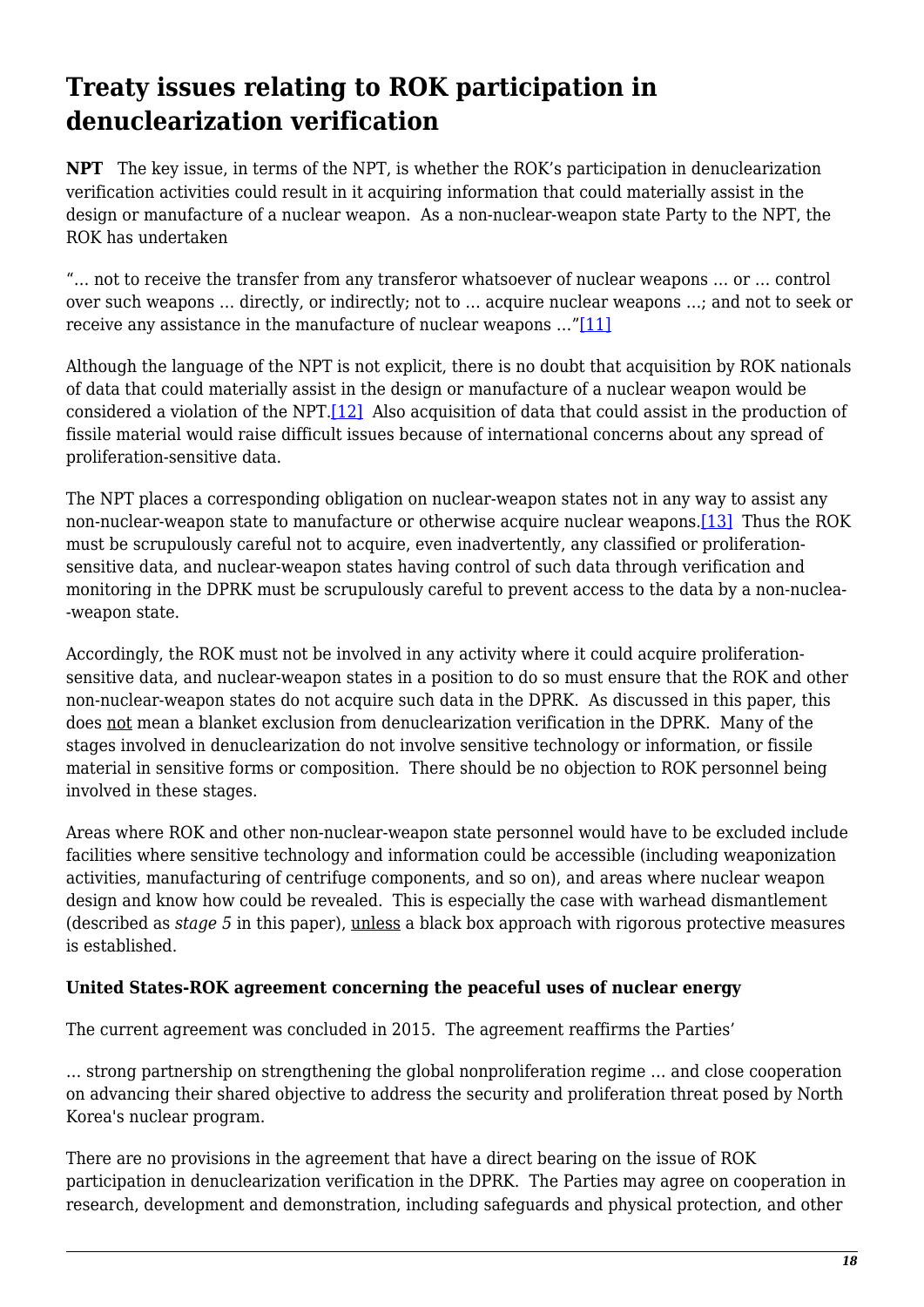areas as mutually agree[d\[14\],](#page-20-13) but this language does not readily apply to verification implementation in the DPRK and there seems no reason why the Parties would seek to bring this under the terms of the agreement. Likewise, the Parties may agree to include under the High Level Bilateral Commission established pursuant to the agreement any topics *related to peaceful nuclear cooperation mutually agreed to … by the Parties*[\[15\],](#page-20-14) but there seems no reason why the Parties would seek to apply this to denuclearization verification.

<span id="page-18-0"></span>The agreement could apply in the case of nuclear supply to the DPRK (for example, if nuclear supply is part of a denuclearization agreement), but this is beyond the scope of this paper.

# **Pros and cons for the ROK in participating in monitoring and verification in the DPRK**

### **Pros:**

- It would be a major plus for the ROK government to achieve DPRK acceptance of such a role; and also, recognition of the ROK's co-equal status with the nuclear-weapon states.
- Most importantly, it could be a confidence-building measure between the DPRK and the ROK, smoothing the way for extending monitoring and verification arrangements to non-nuclear arms control measures in support of reducing tensions on the Korean peninsula.
- Taking a long-term perspective, in-depth involvement in dismantling the DPRK's military program would reinforce the ROK's understanding and capacity to deal with the DPRK's nuclear weapon capabilities in a unified Korea.
- The ROK's involvement might be implemented as part of a bilateral or a multilateral nuclearweapon-free zone inspectorate that would also create a binding legal framework for the monitoring and verification activity between the disarmament process and the DPRK's re-entry into the NPT, and give the three proximate nuclear-weapon states a formal role in DPRK denuclearization.
- ROK inspectors are the most likely of all to pick up cultural and other signals of deception and/or misunderstandings related to safety, security, and other limits imposed by the DPRK on monitoring and verification of its disarmament. Typically, the DPRK provides access and transparency in precise calibration to a mutually agreed rationale for such, and no more than minimally required. Being able to understand and negotiate that boundary is a critical conflict-avoidance issue in a monitoring and verification activity, to defuse such situations before they escalate into wars of words and then actions.
- The ROK may provide considerable logistical, technical, and financial support that could be hard to mobilize in the nuclear-weapon states.

### **Cons:**

- The DPRK reaction may be strongly negative, adhering to the past view that this is a matter for the United States only (because the DPRK treats compliance with monitoring and verification as a way to get the United States' attention, not because it wants monitoring and verification *per se*, let alone the involvement of the IAEA or other parties).
- It may complicate the negotiations over monitoring and verification in general, for example, by providing an argument for Japan that it too deserves to be confident that the DPRK has disarmed and to be treated co-equally.
- It could complicate the IAEA's role if the DPRK objected to the ROK's involvement.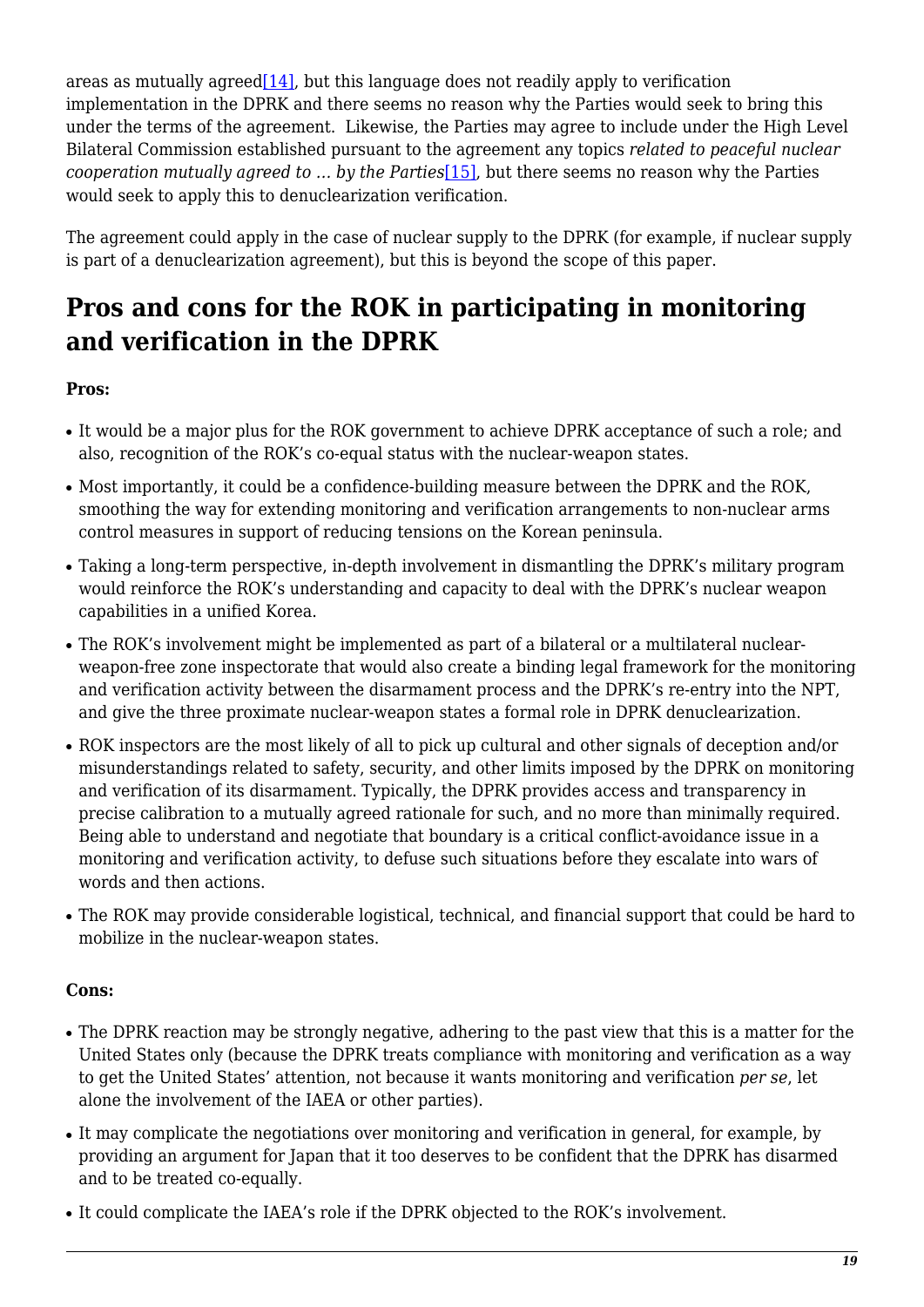- In the short to medium term some may suspect that the ROK wants to be involved as a way of gaining knowledge of how to produce nuclear weapons.
- It might be read as validating somehow that in the long run, a reunified Korea will combine ROK technological prowess with DPRK nuclear weapons knowledge.

## **7. Conclusions**

There is a general view in the international community that nuclear disarmament verification should be undertaken as far as possible on a multilateral basis, in order to establish confidence in the integrity and credibility of the disarmament process. The main argument against a multilateral process is the possibility of classified and proliferation-sensitive information being compromised. However, a number of aspects of disarmament verification will not involve such information – for example, once fissile materials have lost classified form and composition, they are no different to comparable materials that are covered by IAEA safeguards. Further, IAEA safeguards demonstrate that a multilateral approach, incorporating special arrangements where necessary, can ensure the protection of sensitive information.

While it is absolutely crucial to both nuclear-weapon states and non-nuclear-weapon states to ensure effective protection of classified information, states should be prepared to consider on their merits internationally-developed approaches to meet this objective – a major focus of the IPNDV is to develop verification appropriate arrangements for non-nuclear-weapon state participation.

In the case of the DPRK denuclearization effort, the ROK has an obvious interest and every reason to be involved. This paper discusses a number of approaches to enable ROK participation consistent with the NPT's non-proliferation principles. There are some challenges, but the parties involved in the denuclearization effort should be prepared to work collaboratively to address these.

### **References**

*A Verifiable Path to Nuclear Weapon Dismantlement*, Dismantlement Walkthrough, IPNDV (accessed 14 November 2018), [https://www.ipndv.org/learn/dismantlement-interactive/.](https://www.ipndv.org/learn/dismantlement-interactive/)

*Denuclearizing North Korea: The Case for a Pragmatic Approach to Nuclear Safeguards and Verification,* John Carlson, 38 North Special Report, 24 January 2019, <https://www.38north.org/reports/2019/01/jcarlson012419/>

*Phase I Summary Report: Creating the Verification Building Blocks for Future Nuclear Disarmament*, IPNDV November 2017, [https://www.ipndv.org/reports-analysis/phase-1summary/.](https://www.ipndv.org/reports-analysis/phase-1-summary/)

*IPNDV Working Group 2 – 2016-17 Output Report: Inspection Activities and Techniques*, November 2017, [https://www.ipndv.org/reports-analysis/deliverables-4-5-6-inspectionactivities-techniques/](https://www.ipndv.org/reports-analysis/deliverables-4-5-6-inspection-activities-techniques/)

*Innovating Verification: New Tools and New Actors to Reduce Nuclear Risks*, NTI, July 2014, [https://www.nti.org/analysis/reports/innovating-verification-new-tools-new-actors-reducenuclear](https://www.nti.org/analysis/reports/innovating-verification-new-tools-new-actors-reduce-nuclear-risks/)[risks/](https://www.nti.org/analysis/reports/innovating-verification-new-tools-new-actors-reduce-nuclear-risks/)

*Nuclear Disarmament: The Legacy of the Trilateral Initiative*, Thomas E. Shea and Laura Rockwood, Deep Cuts Working Paper 4, March 2015, [http://deepcuts.org/images/PDF/DeepCuts\\_WP4\\_Shea\\_Rockwood\\_UK.pdf.](http://deepcuts.org/images/PDF/DeepCuts_WP4_Shea_Rockwood_UK.pdf)

*Nuclear disarmament verification: the case for multilateralism*, David Cliff, Hassan Elbahtimy, David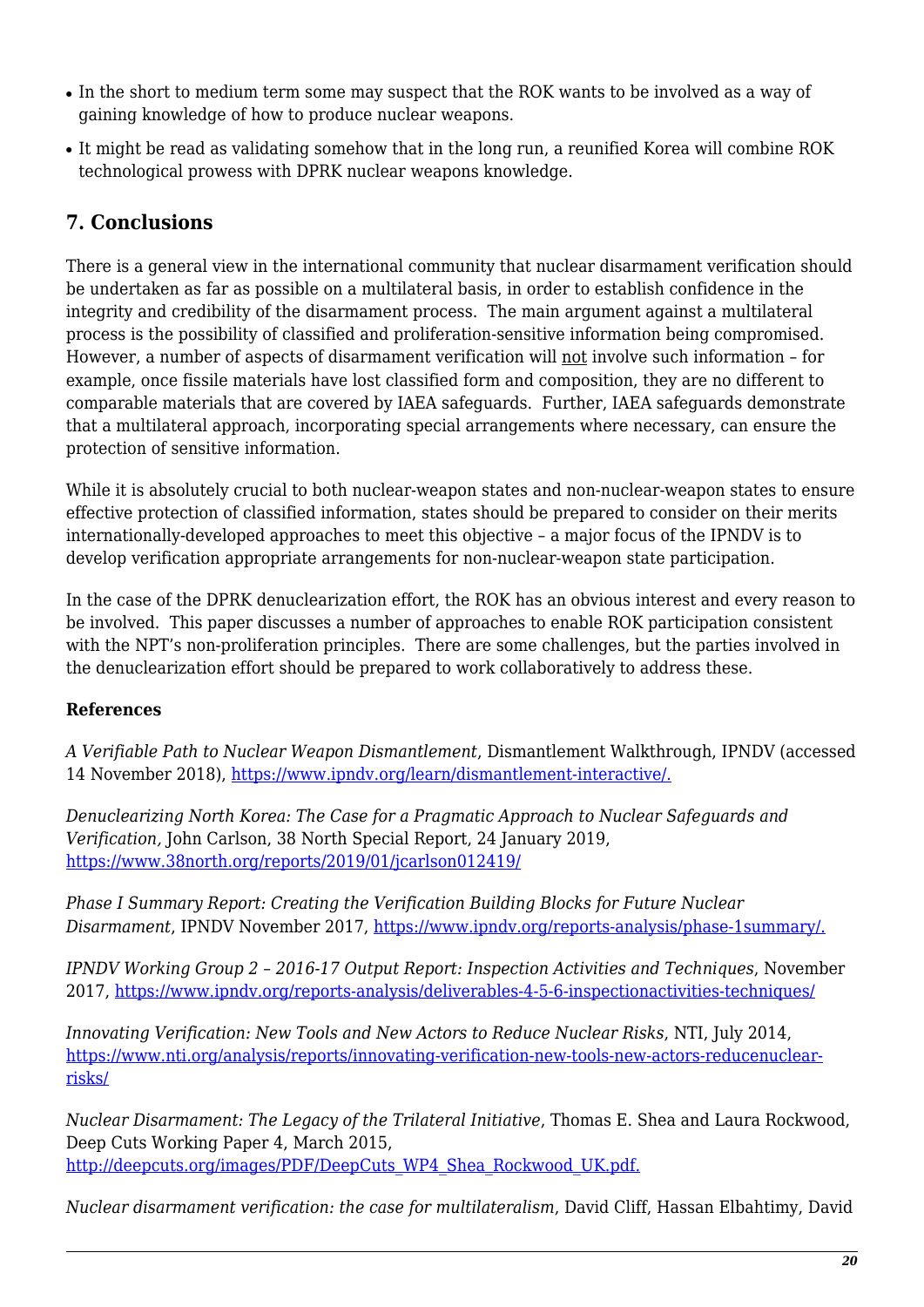Keir and Andreas Persbo, VERTIC Brief 19, April 2013, [http://www.vertic.org/media/assets/Publications/VERTIC%20Brief%2019.pdf.](http://www.vertic.org/media/assets/Publications/VERTIC Brief 19.pdf)

*Trilateral Initiative: IAEA Authentication and National Certification of Verification Equipment for Facilities with Classified Forms of Fissile Material*, Eckhard Haas, Alexander Sukhanov, John Murphy, IAEA Safeguards Symposium 2001,

[https://wwwpub.iaea.org/MTCD/publications/PDF/ss-2001/PDF%20files/Session%2017/Paper%2017](https://www-pub.iaea.org/MTCD/publications/PDF/ss-2001/PDF files/Session 17/Paper 17-04.pdf) [04.pdf.](https://www-pub.iaea.org/MTCD/publications/PDF/ss-2001/PDF files/Session 17/Paper 17-04.pdf)

UK-Norway Initiative on the Verification of Nuclear Warhead Dismantlement, [https://ukni.info/;](https://ukni.info/) [https://ukni.info/mdocs-posts/2012-npt-prep-com-presentation-theunited-kingdom-norway-initiative](https://ukni.info/mdocs-posts/2012-npt-prep-com-presentation-the-united-kingdom-norway-initiative-on-the-verification-of-nuclear-warhead-dismantlement/)[on-the-verification-of-nuclear-warhead-dismantlement/.](https://ukni.info/mdocs-posts/2012-npt-prep-com-presentation-the-united-kingdom-norway-initiative-on-the-verification-of-nuclear-warhead-dismantlement/)

## **III. ENDNOTES**

<span id="page-20-0"></span>[\[1\].](#page-2-0) Mention should also be made of Syria, where the IAEA's investigation of a suspected nuclear weapon program has not progressed due to civil war. Of course, the other case of safeguards noncompliance was the DPRK itself, but the IAEA's investigations were thwarted by the DPRK's withdrawal from the NPT.

<span id="page-20-1"></span>[\[2\].](#page-4-0) Joint Comprehensive Plan of Action.

<span id="page-20-2"></span>[\[3\].](#page-7-0) INFCIRC/66 safeguards agreements are described as "item-specific" agreements. They are used for non-NPT states, specifically India, Israel and Pakistan. Prior to joining the NPT in 1985, the DPRK had an INFCIRC/66 agreement covering the Soviet-supplied IRT reactor.

<span id="page-20-3"></span>[\[4\].](#page-9-0) From IPNDV Working Group 2 Report of November 2017, page 89.

<span id="page-20-4"></span>[\[5\].](#page-10-0) From IPNDV Working Group 2 Report of November 2017, page 36.

<span id="page-20-5"></span>[\[6\].](#page-12-0) See *Nuclear Disarmament: The Legacy of the Trilateral Initiative* (References).

<span id="page-20-6"></span>[\[7\].](#page-12-1) See References.

<span id="page-20-7"></span>[\[8\].](#page-13-0) Missiles are considerably larger than warheads, hence are harder to conceal.

<span id="page-20-8"></span>[\[9\].](#page-13-1) IAEA Statute Article III.A.5.

<span id="page-20-9"></span>[\[10\].](#page-14-0) IPNDV, Phase I Summary Report, page 6.

<span id="page-20-10"></span>[\[11\].](#page-17-0) NPT Article II.

<span id="page-20-11"></span>[\[12\].](#page-17-1) Though probably not relevant in the context of DPRK denuclearization, it might be argued that acquisition of data in the public domain would not constitute a violation. However, there would be international concerns about a state's motives in acquiring such data, and the NPT's prohibition on seeking to manufacture nuclear weapons applies regardless of the status of the data involved.

<span id="page-20-12"></span>[\[13\].](#page-17-2) NPT Article I.

<span id="page-20-13"></span>[\[14\].](#page-17-3) See Article 3.

<span id="page-20-14"></span>[\[15\].](#page-18-0) Article 18.